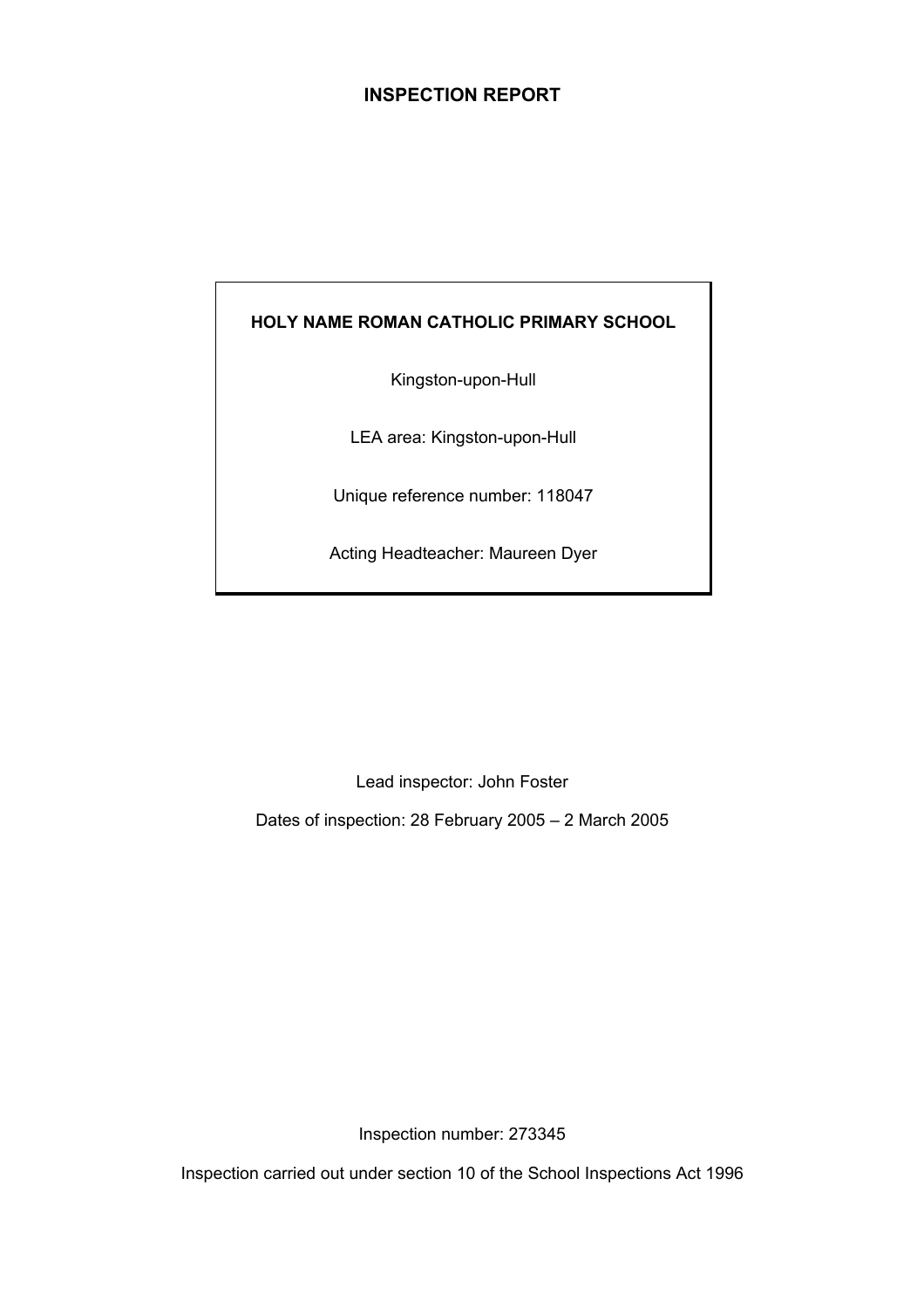## © Crown copyright 2005

This report may be reproduced in whole or in part for non-commercial educational purposes, provided that all extracts quoted are reproduced verbatim without adaptation and on condition that the source and date thereof are stated.

Further copies of this report are obtainable from the school. Under the School Inspections Act 1996, the school must provide a copy of this report and/or its summary free of charge to certain categories of people. A charge not exceeding the full cost of reproduction may be made for any other copies supplied.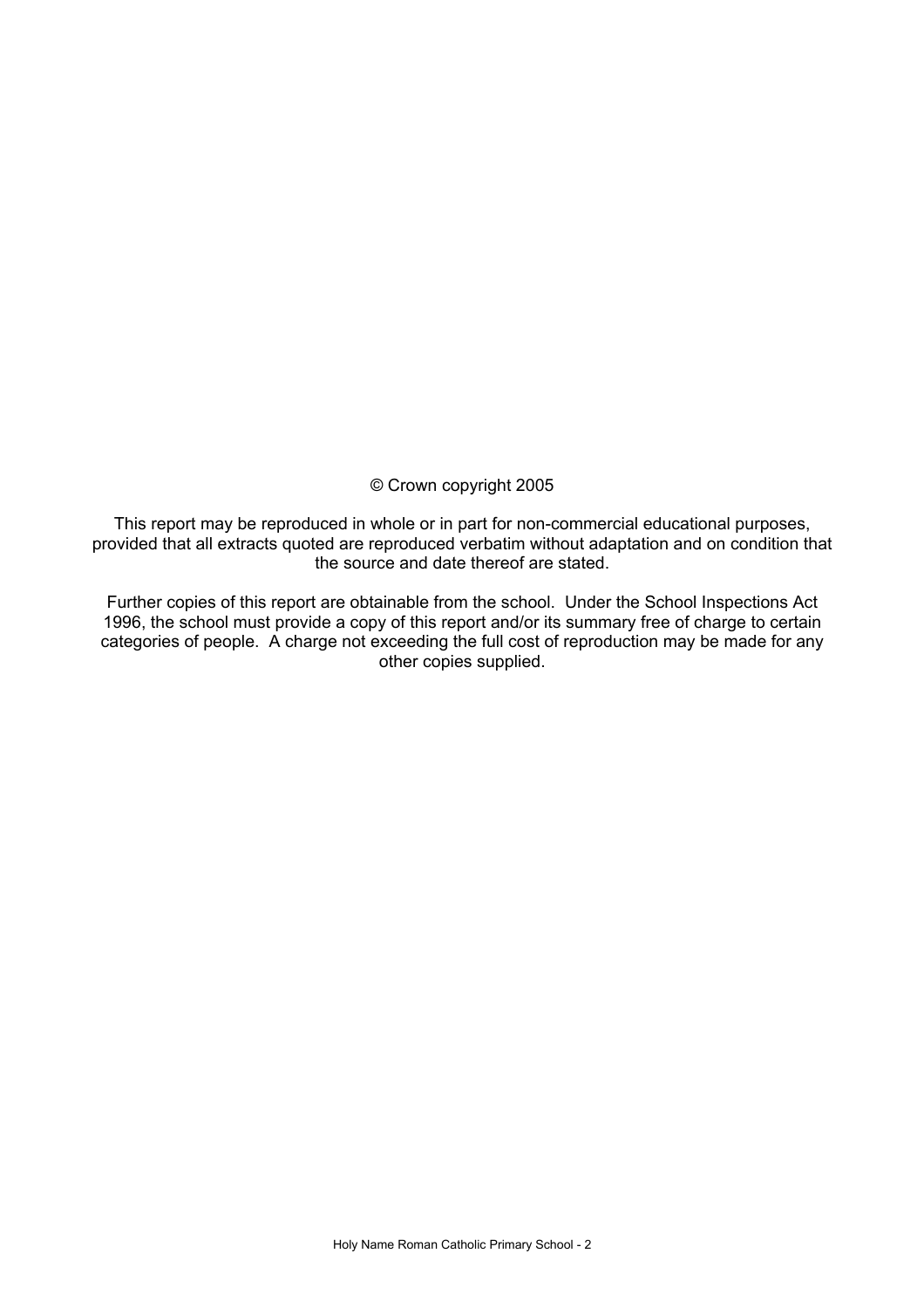## **INFORMATION ABOUT THE SCHOOL**

| Type of school:              | Primary                |
|------------------------------|------------------------|
| School category:             | <b>Voluntary Aided</b> |
| Age range of pupils:         | 4 to 11 years          |
| Gender of pupils:            | Mixed                  |
| Number on roll:              | 167                    |
| School address:              | Dane Park Road<br>Hull |
| Postcode:                    | HU6 9AA                |
| Telephone number:            | 01482 850286           |
| Fax number:                  | 01482 850286           |
| Appropriate authority:       | The governing body     |
| Name of chair of governors:  | Father John Wood       |
| Date of previous inspection: | 31 January 2000        |

## **CHARACTERISTICS OF THE SCHOOL**

The school is smaller than the average size for primary schools. At the time of inspection there were 167 pupils at the school, with about equal numbers of boys and girls. 27 per cent of the pupils are Roman Catholic and many more are from Roman Catholic backgrounds. The school is situated on an estate on the northern outskirts of Kingston-upon-Hull where there are high levels of deprivation. The electoral ward where most pupils live is amongst the 30 most deprived of all such wards nationally. The socio-economic levels are very low. When children start school in the year in which they reach their fifth birthday, most of the children have levels of attainment that are well below those expected nationally. Most pupils are from white British backgrounds and the remainder are from a variety of ethic groups. Few pupils speak English as an additional language and none are at an early stage of learning it. The percentage of pupils with special educational needs is above average at 24.4 per cent, with one pupil having a Statement of Special Educational Needs. The percentage of pupils eligible for free school meals varies year by year, with the current level at 34.5 per cent. This is above the national average. Over the past two years there has been a relatively high level of mobility. The school is involved in initiatives relating to Excellence in Cities, the Children's Fund, the Behaviour Improvement Programme and the Behavioural Education Support Team. The school was awarded Schools' Achievement Awards in 2000 and 2002.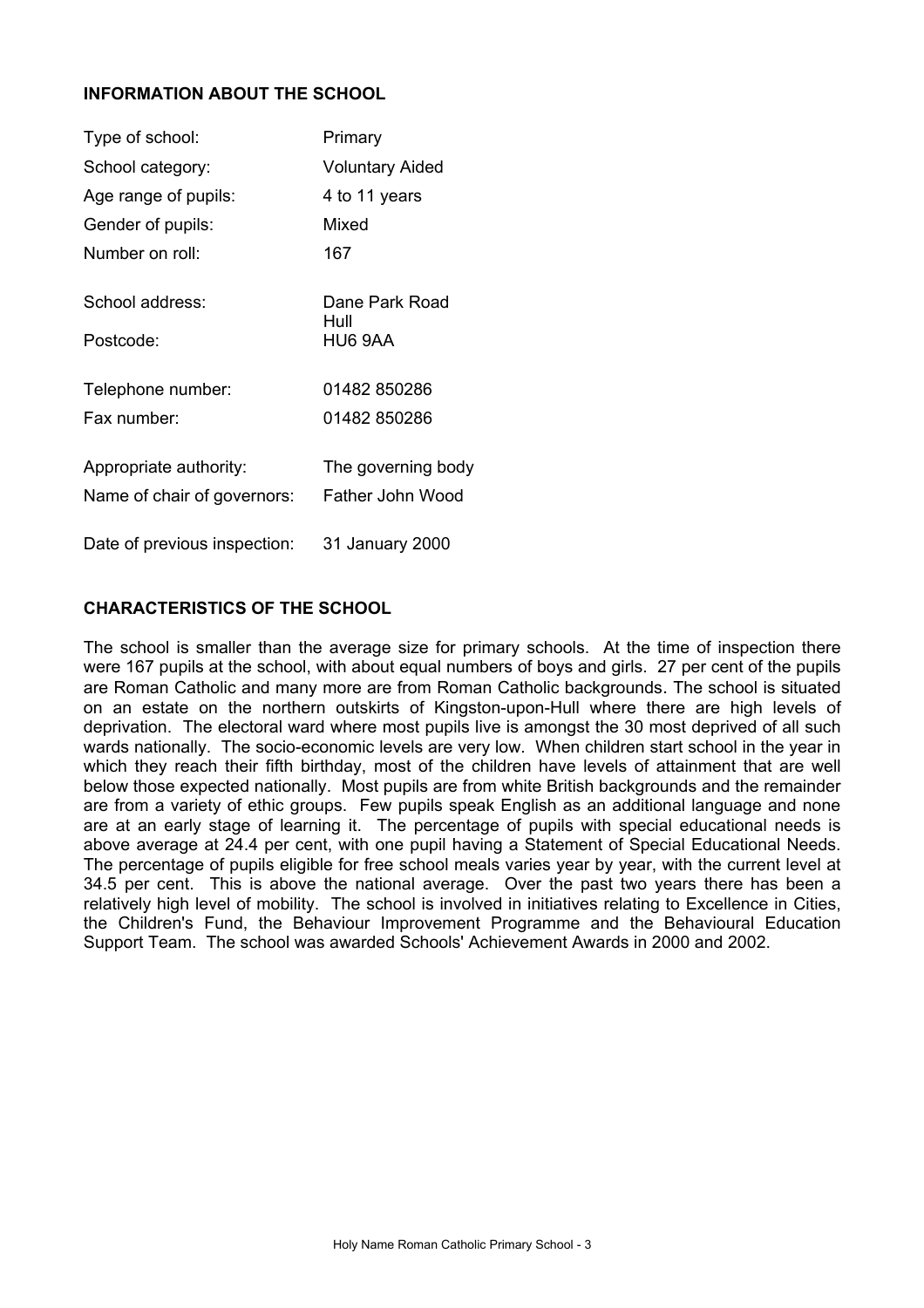## **INFORMATION ABOUT THE INSPECTION TEAM**

| <b>Members of the inspection team</b> |                    |                | <b>Subject responsibilities</b>                   |
|---------------------------------------|--------------------|----------------|---------------------------------------------------|
| 21318                                 | John Foster        | Lead inspector | <b>Mathematics</b>                                |
|                                       |                    |                | Art and design                                    |
|                                       |                    |                | Music                                             |
|                                       |                    |                | Physical education                                |
|                                       |                    |                | English as an additional language                 |
|                                       |                    |                | Citizenship                                       |
| 32741                                 | Ian Stewart        | Lay inspector  |                                                   |
| 23482                                 | Diana Mackie       | Team inspector | <b>Foundation Stage</b>                           |
|                                       |                    |                | Science                                           |
|                                       |                    |                | Design and technology                             |
|                                       |                    |                | History                                           |
| 2759                                  | Derek Sleightholme | Team inspector | English                                           |
|                                       |                    |                | Information<br>communication<br>and<br>technology |
|                                       |                    |                | Geography                                         |
|                                       |                    |                | French                                            |
|                                       |                    |                | Special educational needs                         |

The inspection contractor was:

Cambridge Education Limited

 Demeter House Station Road Cambridge CB1 2RS

Any concerns or complaints about the inspection or the report should be made initially to the inspection contractor. The procedures are set out in the leaflet *'Complaining about Ofsted Inspections'*, which is available from Ofsted Publications Centre (telephone 07002 637833) or Ofsted's website (www.ofsted.gov.uk).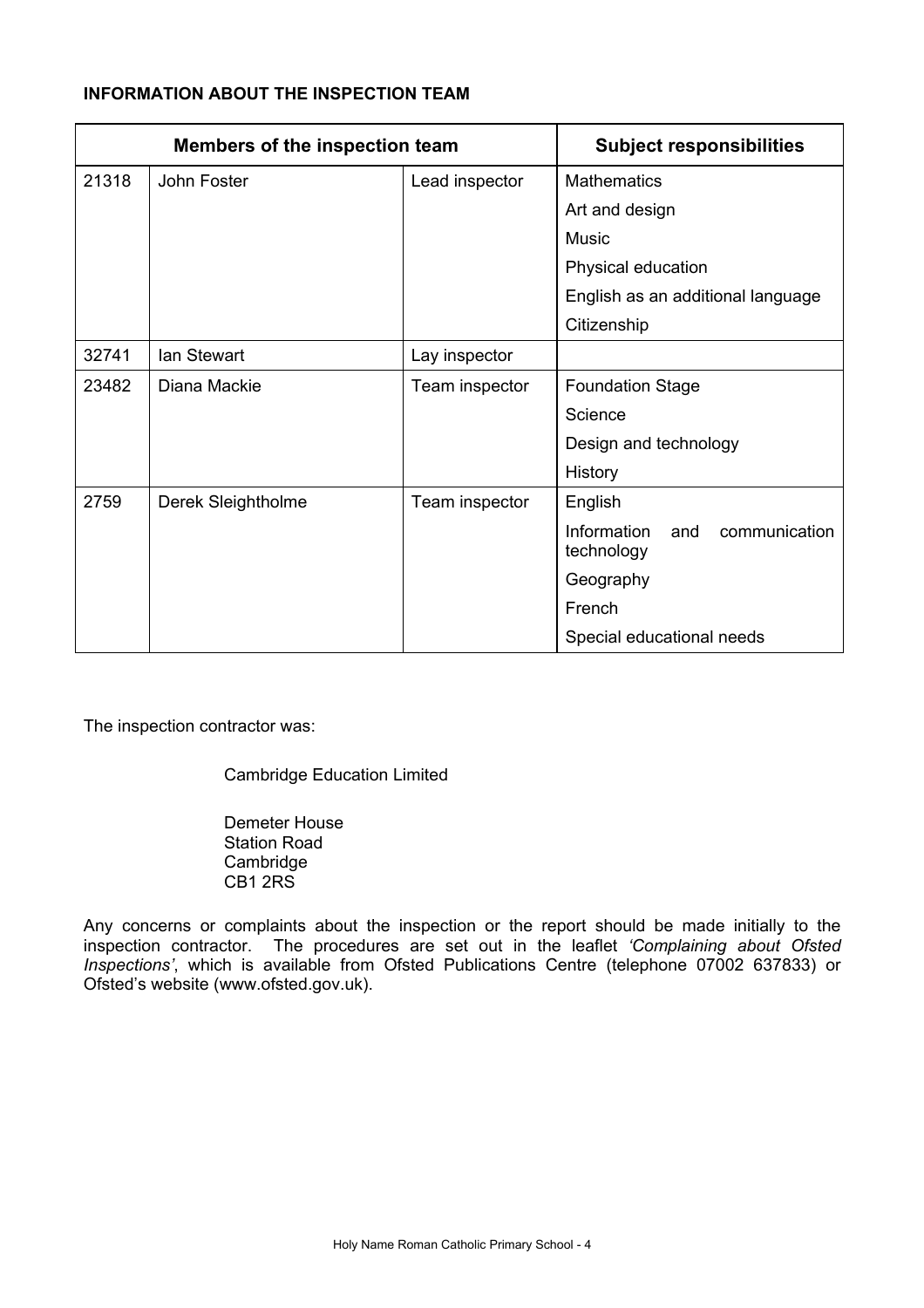## **REPORT CONTENTS**

|                                                                                                                                    | Page |
|------------------------------------------------------------------------------------------------------------------------------------|------|
| <b>PART A: SUMMARY OF THE REPORT</b>                                                                                               | 6    |
| <b>PART B: COMMENTARY ON THE MAIN INSPECTION FINDINGS</b>                                                                          |      |
| <b>STANDARDS ACHIEVED BY PUPILS</b>                                                                                                | 8    |
| Standards achieved in areas of learning and subjects                                                                               |      |
| Pupils' attitudes, values and other personal qualities                                                                             |      |
| QUALITY OF EDUCATION PROVIDED BY THE SCHOOL                                                                                        | 11   |
| Teaching and learning<br>The curriculum<br>Care, guidance and support<br>Partnership with parents, other schools and the community |      |
| <b>LEADERSHIP AND MANAGEMENT</b>                                                                                                   | 16   |
| <b>PART C: THE QUALITY OF EDUCATION IN AREAS OF LEARNING AND</b><br><b>SUBJECTS</b>                                                | 18   |
| AREAS OF LEARNING IN THE FOUNDATION STAGE                                                                                          |      |
| <b>SUBJECTS IN KEY STAGES 1 AND 2</b>                                                                                              |      |
| <b>PART D: SUMMARY OF THE MAIN INSPECTION JUDGEMENTS</b>                                                                           | 30   |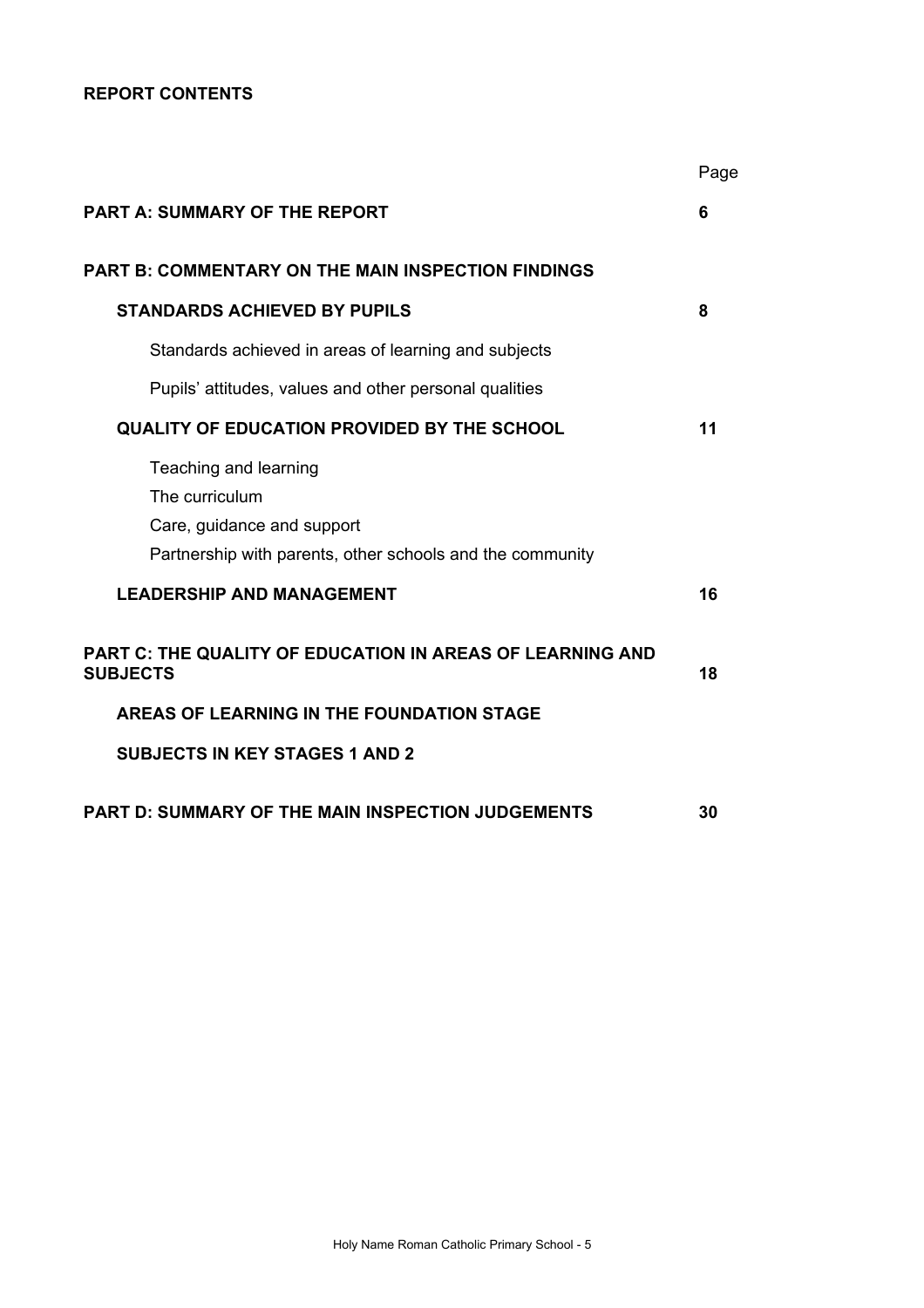# **PART A: SUMMARY OF THE REPORT**

## **OVERALL EVALUATION**

**This is a satisfactory school with some good features.** The pupils achieve well because of the good teaching they receive. However, they are well below average when they start school and their relatively weak language skills hold them back in several subjects throughout the primary years. As a result, despite good achievement, standards are below those expected nationally. The leadership and management are satisfactory. The governors have a clear understanding of the strengths and weaknesses of the school and they give a firm steer to the school's work through effective strategic planning. The school gives satisfactory value for money.

The school's main strengths and weaknesses are:

- Standards in English, mathematics and science are below average.
- In art and design and design and technology standards are higher than expected.
- Teaching and learning are good, allowing pupils to achieve well and make good progress, but planning does not always allow for different levels of ability.
- Provision for pupils with special educational needs is good.
- The governance and day-to-day management are good.
- The provision for children in the Reception class is good.
- Pupils have positive attitudes to learning.
- Pupils' spiritual, moral, social and cultural development is good overall.
- Parents are fully involved in the life of the school.
- Pupils are cared for well.
- Levels of attendance and punctuality are not yet good enough.

The staffing and composition of the governing body have changed substantially since the previous inspection. The current leadership is based on a temporary appointment of the deputy headteacher as acting headteacher and of a senior teacher as acting deputy. Whilst this was originally planned for one year, circumstances dictated that this arrangement was extended into a second year. In light of this, the school has made satisfactory progress in addressing issues identified in the previous report.

## **STANDARDS ACHIEVED**

The table below shows the standards attained by pupils in the Year 6 national tests. The results are based on average point scores.

| <b>Results in National</b><br>Curriculum tests at the |      | similar schools |      |      |
|-------------------------------------------------------|------|-----------------|------|------|
| end of Year 6,<br>compared with:                      | 2002 | 2003            | 2004 | 2004 |
| English                                               |      |                 |      |      |
| mathematics                                           |      |                 |      |      |
| science                                               |      |                 |      |      |

*Key: A - well above average; B – above average; C – average; D – below average; E – well below average. Similar schools are those whose pupils attained similarly at the end of Year 2.* 

**Pupils' achievement is good overall. Standards are generally below average.** When children start school most of the children have attainment levels that are well below those commonly found nationally. They have weak literacy skills, which inhibit their progress in other subjects, such as science. They achieve well, make good progress and by the end of Year 6 they have improved but they attain below average standards in English, mathematics and science. When compared to pupils from similar backgrounds, they attain average levels in English and mathematics and above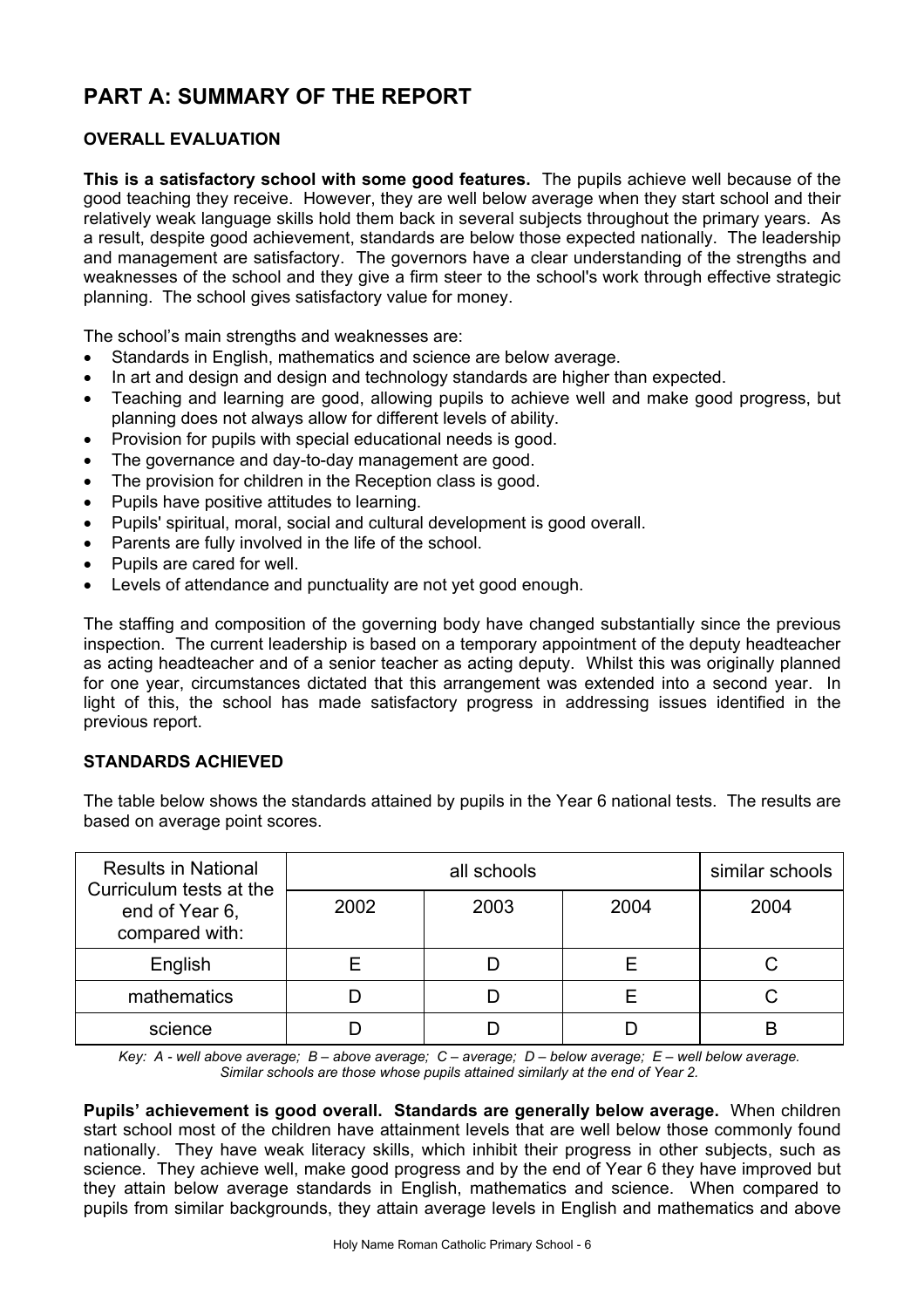average in science. In other subjects they generally attain expected levels but in art and design and design and technology they attain better than the expected standards. In the Foundation Stage children are taught well, enabling them to achieve well and make good progress, but few will meet the goals children are expected to reach by the end of Reception. By Year 2 they attain standards that are below average in reading, writing and mathematics, having achieved well and made good progress throughout their time in the infant classes.

**Pupils develop their personal qualities well. Their spiritual, moral, social and cultural development is good.** Pupils have good attitudes overall. Most behave well, but a small number of pupils in each class behave inappropriately in some lessons. The levels of attendance have been poor in the past, and the latest annual figures place these well below average. The acting headteacher has worked hard with the staff to encourage parents and pupils to ensure regular attendance. This initiative is having a positive effect and in the current academic year the percentage of non-attenders has been substantially reduced.

## **QUALITY OF EDUCATION**

**The quality of education is good overall. Teaching and learning are good.** Throughout the school pupils are taught well. This is particularly the case in the Reception class and in Year 2. No unsatisfactory teaching was observed during the inspection. Assessment procedures are satisfactory, with newly established assessment arrangements yet to have a significant impact on learning or standards. Whilst teachers' planning is generally sound, they do not plan well enough for pupils' different ability levels. There is a satisfactory curriculum, which is enhanced well by a good range of activities extending beyond the school day. There is good provision for pupils' personal development with effective child protection procedures in place. There are good links with other schools, particularly with St Mary's College where most pupils transfer for their secondary education. Links with parents are good. They support their children well in their work at school and at home.

## **LEADERSHIP AND MANAGEMENT**

**Leadership and management are satisfactory overall.** The acting headteacher has been in post since September 2003 and provides satisfactory leadership. The school has undergone a period of instability and this has created difficulties in longer-term strategic planning. However, the quality of governance and day-to-day management has been maintained and is good. The governors ensure that statutory requirements are met. They have given full support to the acting headteacher and the staff and they are all aware of the strengths and weaknesses in the school. All concerned with the school are keen to move forward in a settled situation.

## **PARENTS' AND PUPILS' VIEWS OF THE SCHOOL**

The vast majority of parents are happy with the school's provision. The results of the questionnaire and the views of those parents who attended the meeting with the inspectors are very positive. Pupils like their school and are proud to be part of the school.

## **IMPROVEMENTS NEEDED**

The most important things the school should do to improve are:

- Raise standards further in English, mathematics and science.
- Continue to improve levels of attendance and punctuality.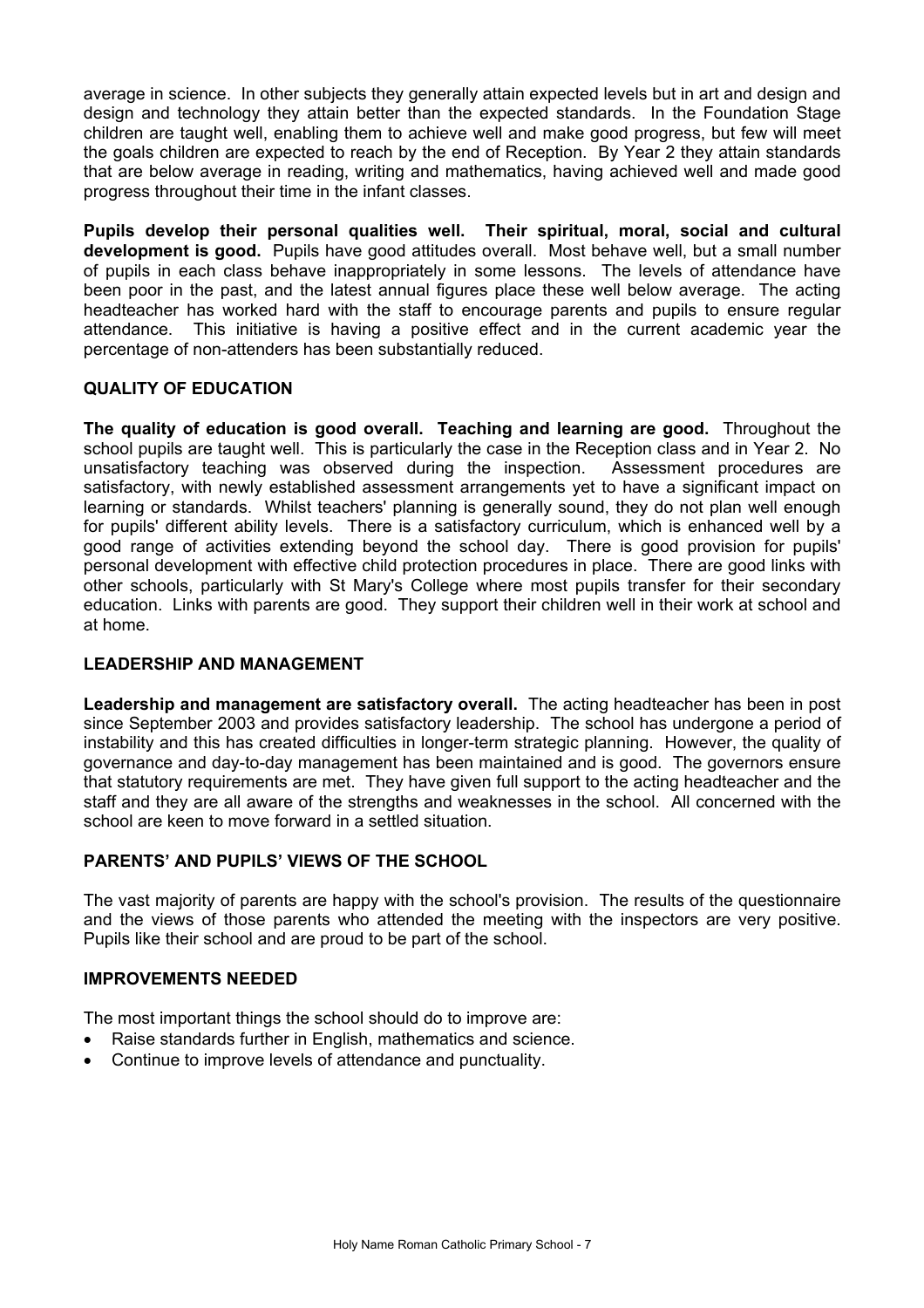# **PART B: COMMENTARY ON THE MAIN INSPECTION FINDINGS**

## **STANDARDS ACHIEVED BY PUPILS**

## **Standards achieved in areas of learning and subjects**

Standards are below average. Achievement is good in the Reception Year and throughout Years 1 to 6.

#### **Main strengths and weaknesses**

- Standards in English, mathematics and science are below average at the end of Year 2 and Year 6.
- Pupils achieve well, making good progress, because of the good teaching they receive.
- In art and design and design and technology pupils attain standards above those expected nationally.
- In the Foundation Stage children have a good start to their education and they make good progress in all six areas of learning.

## **Commentary**

- 1. Children start at the school at the beginning of the year in which they are five, with attainment levels that are well below those commonly found amongst children of their age. They receive good teaching in the Foundation Stage and achieve well; as a result, they make good progress overall in all six areas of learning. However, few children will reach the Early Learning Goals of the Foundation Stage curriculum in their personal, social and emotional development, communication, language and literacy, mathematical development or knowledge and understanding of the world. In their creative development and physical development most will attain the goals.
- 2. The good start they receive in the Reception class continues through Years 1 and 2, and they continue to achieve well. By the end of Year 2 their attainment in reading, writing and mathematics remains below expected standards. The national tests in 2004 for pupils in Year 2 show that they attained point scores which placed them well below average. In science the teachers' assessments indicated that pupils achieved the expected standards, but inspection evidence indicates that pupils' attainment at the end of Year 2 is below that expected nationally.
- 3. The national tests for pupils in Year 6 in 2004 place the attainment in English and mathematics as well below average and in science as below average. This is based on the average point scores reflecting the levels attained by the cohort of pupils. Whilst many pupils make good progress throughout their time in school from a well below average starting point, few gain the higher Level 5 by the end of Year 6. However, it should be noted that this is a school with a much higher percentage of lower-attaining pupils and a much lower percentage of higher attaining pupils than are commonly found in schools nationally. Inspection judgements are that pupils attain below average levels at the end of Year 6 in English, mathematics and science. This indicates good achievement during their time in school. When their results are compared to those of similar schools, based on pupils' prior attainment at Year 2, pupils attain standards which are average in English and mathematics and above average in science. The school sets appropriate and challenging targets for the pupils.
- 4. The tables below show the average point scores for pupils at the end of Year 2 and Year 6 in the 2004 tests, with comparisons to the previous year's results and to national results.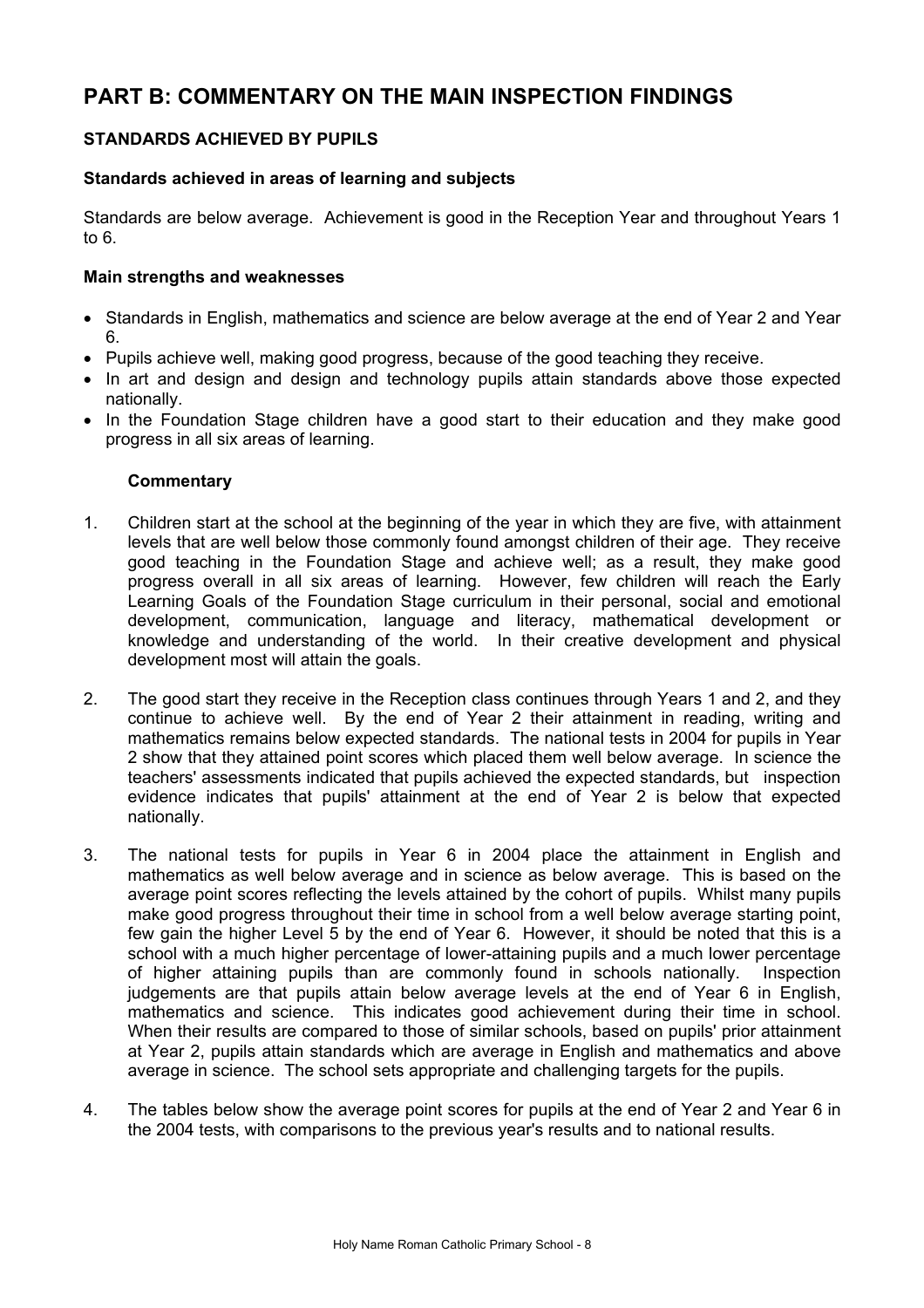| Standards in: | School results | <b>National results</b> |
|---------------|----------------|-------------------------|
| English       | 25.3(25.9)     | 26.9(26.8)              |
| mathematics   | 25.3(26.1)     | 27.0 (26.8)             |
| science       | 27.8(28.1)     | 28.6 (28.6)             |

## *Standards in national tests at the end of Year 6 – average point scores in 2004*

*There were 24 pupils in the year group. Figures in brackets are for the previous year.* 

## *Standards in national tests at the end of Year 2 – average point scores in 2004*

| Standards in: | School results | <b>National results</b> |
|---------------|----------------|-------------------------|
| reading       | 14.0 (14.6)    | 15.8(15.7)              |
| writing       | 13.4(12.0)     | 14.6(14.6)              |
| mathematics   | 14.6 (15.8)    | 16.2(16.3)              |

*There were 25 pupils in the year group. Figures in brackets are for the previous year.* 

- 5. In English, pupils are taught well in lessons, but analysis of their work shows that teachers do not always plan lessons to take account of pupils' differing ability levels. Pupils achieve well and make good progress overall in developing their reading and speaking and listening skills, though they make satisfactory progress in writing. The higher-attaining pupils' writing is of good quality. It is neatly presented and they use paragraphs and tense correctly in their work. The average and lower attainers, however, do not have the skills to incorporate these elements into their work. In reading the Year 6 pupils have made good progress and many are close to average levels with their reading skills. In mathematics good progress is made throughout the school because the pupils are taught well. However, some of the higherattaining pupils do not do as well as they could, because, as in English, the teachers do not plan well enough to take account of the difference in ability levels. Too often all pupils are set the same task. In information and communication technology there has been good progress in provision. The teaching in the subject is good and the pupils have made good progress. Standards in information and communication technology are now at expected levels at Years 2 and 6.
- 6. In other subjects standards are at least at expected levels and in art and design and design and technology, pupils attain standards above those expected. Art and design, for example, is well led and organised, so that the pupils are able to build on previous experiences and thus develop their skills well. The quality of work in art is good. The pupils have produced a wide range of paintings, drawings and collage, often linked to their work in other subjects. In Year 2, for example, they have produced some beautiful work based upon William Morris's designs, linked to the topic "Mother Nature - Designer". It was not possible to make judgements on standards in geography, as no teaching took place and there was little evidence of current work. In most subjects pupils' low level literacy skills inhibit their progress.
- 7. The attainment of pupils with special educational needs is well below average. However good support by teaching assistants and accurate assessment of their needs help to ensure most pupils achieve well compared to their prior attainment. Many special educational needs pupils are proud of their achievements. Pupils identified as gifted and talented achieve as well as other pupils.

## **Pupils' attitudes, values and other personal qualities**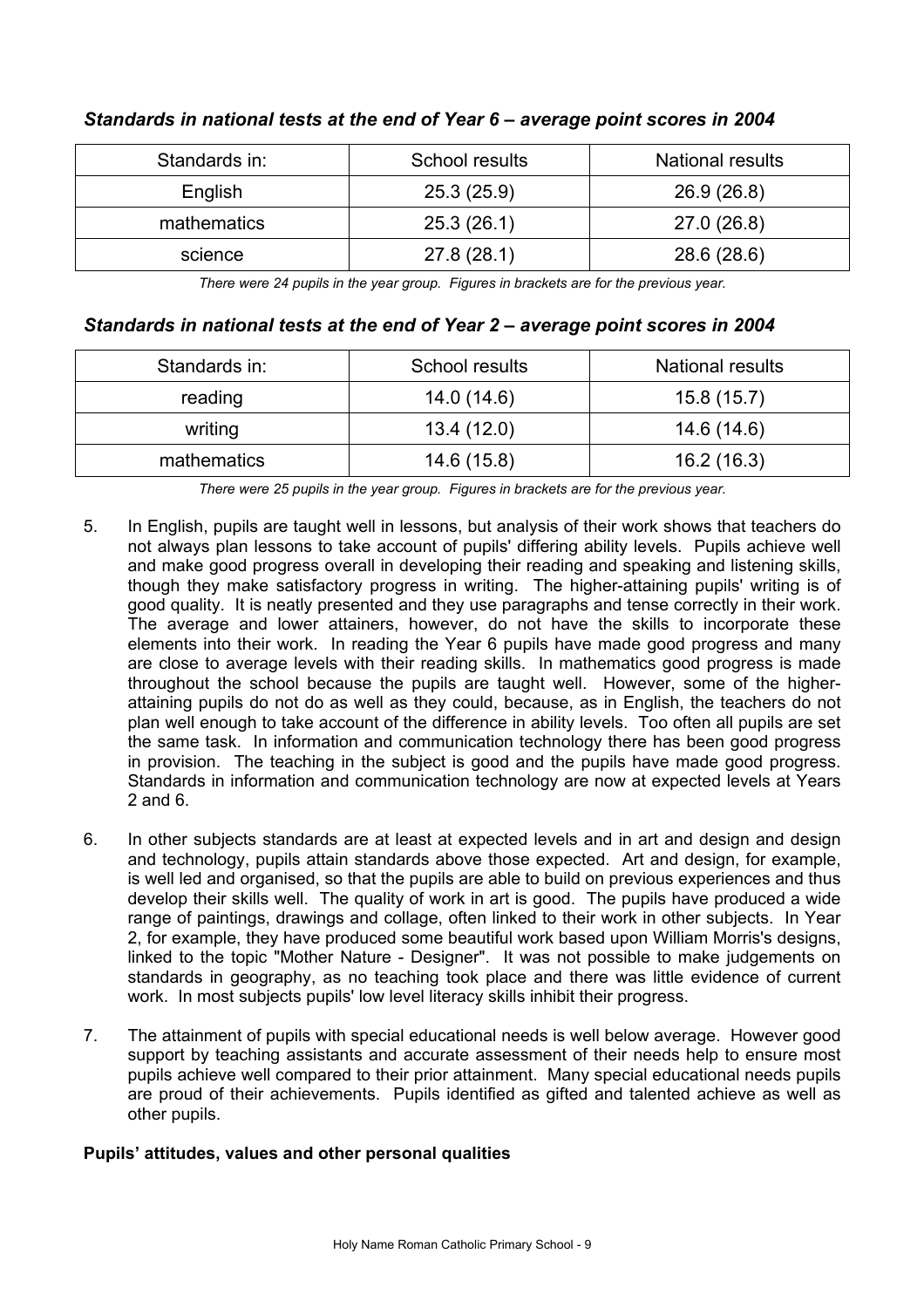Provision for pupils' personal development is good. Pupils' attitudes to school and learning and their spiritual, moral, social and cultural development are good. Attendance and punctuality are unsatisfactory but improving.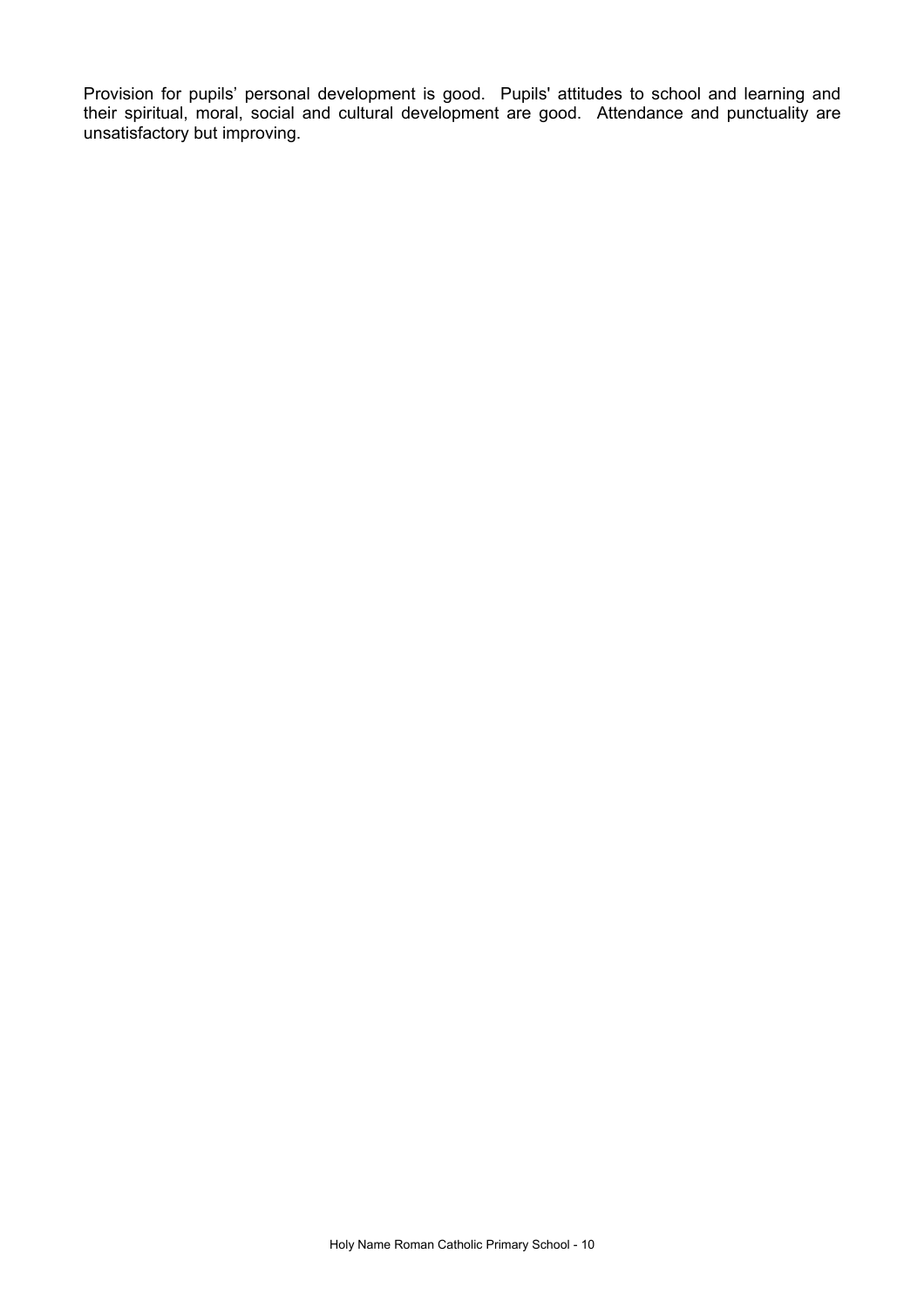## **Main strengths and weaknesses**

- Good strategies have recently been implemented to successfully improve the below average levels of attendance and punctuality.
- Relationships amongst pupils and between pupils and adults are good.
- Pupils' spiritual, moral, social and cultural development is good.
- Pupils' attitudes to school and to learning are good.
- Pupils are interested in life at school and the range of activities provided.
- The number of exclusions, though high in the past, is now falling.
- Though they make good progress, children in the Reception Year are unlikely to achieve the Early Learning Goals in their personal, social and emotional development.

## **Attendance**

## *Attendance in the latest complete reporting year 2003-2004 (%)*

| Authorised absence |     | Unauthorised absence |  |
|--------------------|-----|----------------------|--|
| School data        | 6.9 | School data          |  |
| National data      |     | National data        |  |

*The table gives the percentage of half days (sessions) missed through absence for the latest complete reporting year.*

## **Commentary**

- 8. Over the past three years attendance and punctuality have been well below average levels. However, the school has made very good efforts to rectify this situation by raising awareness of the importance of good attendance with parents and pupils. The school has used focused leaflets and newsletters and has actively discouraged parents from taking holidays in term time. The result is that since September 2004 attendance has significantly improved but remains below average levels. Inspection evidence indicates that during the current year it is likely that attendance will have improved to such a level that it will match the national averages. Registers are monitored regularly and the data obtained allow patterns of absence to be identified and action taken. Weekly attendance and punctuality charts are produced and displayed in the school foyer, and reward certificates for good attendance encourage pupils to attend regularly. As the school has an in depth knowledge of all the children and their families, any absence is followed up speedily and rigorously, but sensitively. The improved attendance levels are already beginning to have a positive impact on pupils' achievement.
- 9. Pupils have good relationships with adults and with other pupils, which helps to promote confidence and effective learning. Members of staff provide good role models for their pupils in showing, by example, how relationships are initiated and sustained. Pupils display courtesy and genuine interest towards visitors.
- 10. Pupils' spiritual, moral, social and cultural development is good overall. Their spiritual development is good and is well promoted through the curriculum and through assemblies. Visits to nearby churches and the whole school Mass with parishioners reinforce this. Pupils' moral development is good. They are involved in drawing up their class rules and know the school rules and, because of their contribution, most adhere to them, understanding how their actions can affect others. Older pupils help younger ones, particularly at break and lunch times, which helps to develop social awareness and a caring attitude towards others. Regular sports events foster healthy team spirit and the meaning of competition, whilst outside visits provide support for social development. Supporting the many charities with which the school is involved raises pupils' awareness of those less fortunate than themselves. Cultural development is good and is promoted through curriculum subjects and through assemblies.

Displays around the school are imaginative and interesting and enhance pupils' appreciation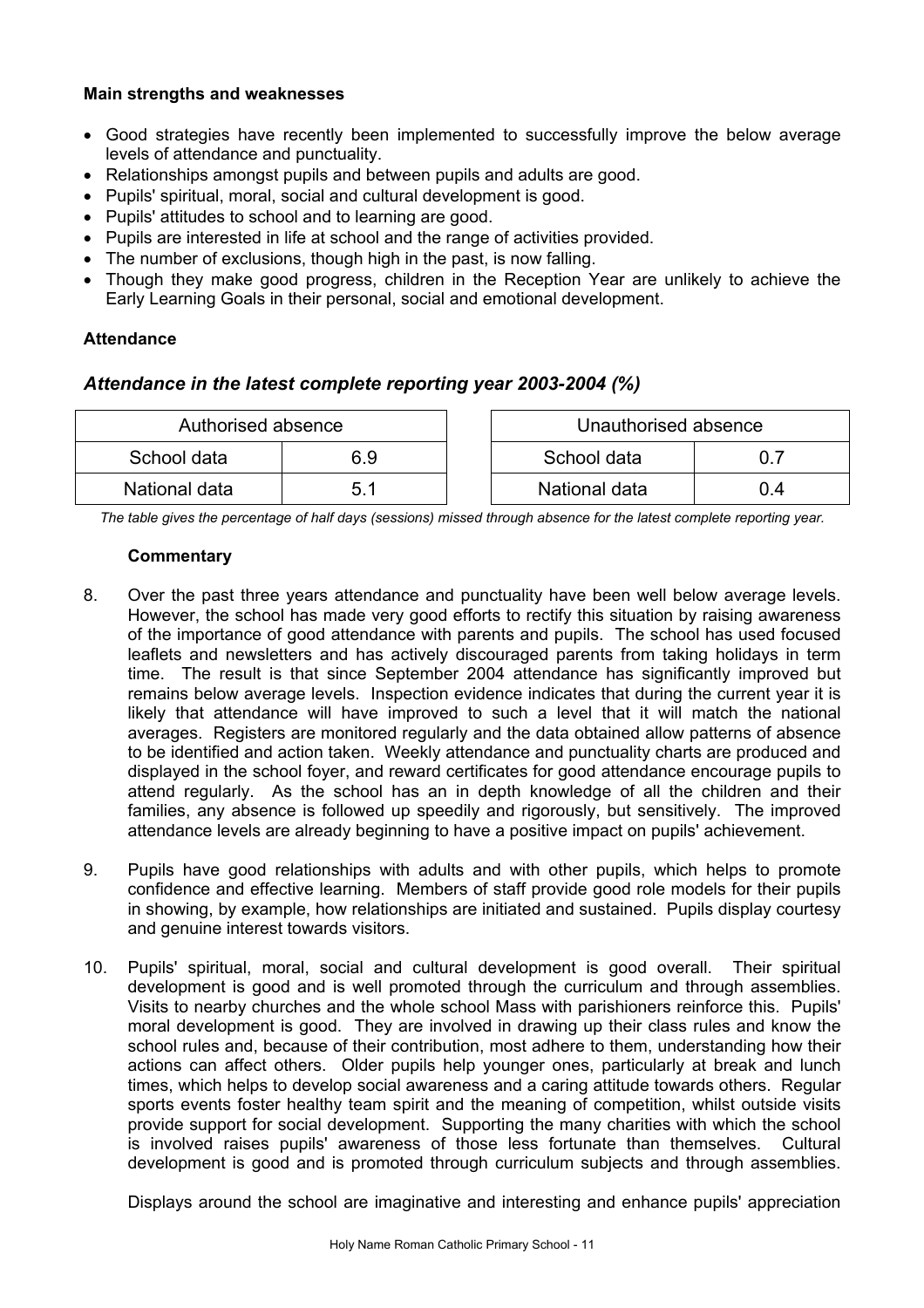of other cultural traditions, for example, the high quality work inspired by Aboriginal art produced by the pupils.

- 11. Pupils' good attitudes make a helpful contribution to their learning. Children in the Foundation Stage enter school with low levels of personal skills. Through the good teaching they receive they make good progress towards the expected goals, though few are expected to reach them by the end of their Reception Year. Pupils respect each other and adults in school, and this is in keeping with, and matches, the school's good ethos. Parents are very happy with the values that the school promotes.
- 12. Pupils are interested in life at school and enjoy a good range of stimulating activities and clubs both during and after school. These include sports such as football as well as art, maths and choir. The school provides many opportunities for pupils to take responsibility, from taking registers to the office to being monitors and being on the school council, all of which help pupils to be sensible and mature. Pupils of all ages are catered for well in the range of out-ofschool activities.

## **Exclusions**

## *Ethnic background of pupils Exclusions in the last school year*

| Categories used in the Annual School<br>Census |  | No of<br>pupils on<br>roll | Number of<br>fixed period<br>exclusions | Number of<br>permanent<br>exclusions |
|------------------------------------------------|--|----------------------------|-----------------------------------------|--------------------------------------|
| White - British                                |  | 140                        | 66                                      |                                      |
| White – any other White background             |  |                            |                                         |                                      |
| Black or Black British - African               |  |                            |                                         |                                      |
| No ethnic group recorded                       |  | 23                         |                                         |                                      |

*The table gives the number of exclusions, which may be different from the number of pupils excluded.*

13. The link between the high level of exclusions and the need to improve behaviour has been recognised as a high priority and there are positive initiatives in place to tackle this, such as BIP (Behaviour Improvement Programme) and BEST (Behavioural Education Support Team). The rate of exclusions has been high in the past, but these initiatives are having a positive impact in bringing down the rate. Effective procedures are in place to deal with any instances of bullying, which, when they occur, the school deals with effectively.

## **QUALITY OF EDUCATION PROVIDED BY THE SCHOOL**

The quality of education, including the teaching and learning, is good. The curriculum is satisfactory overall in its provision for pupils' learning needs and is enhanced by a good range of activities extending beyond the school day. There are good links with other schools. Pupils are cared for well.

## **Teaching and learning**

The quality of teaching and learning is good. The quality and use of assessment are satisfactory.

## **Main strengths and weaknesses**

- Children in the Reception class and pupils in Year 2 are taught consistently well.
- The teachers manage potentially difficult behaviour well.
- Teachers have good knowledge and understanding of the subjects they teach.
- Teachers use a wide range of methods and strategies in their teaching to support pupils' learning well.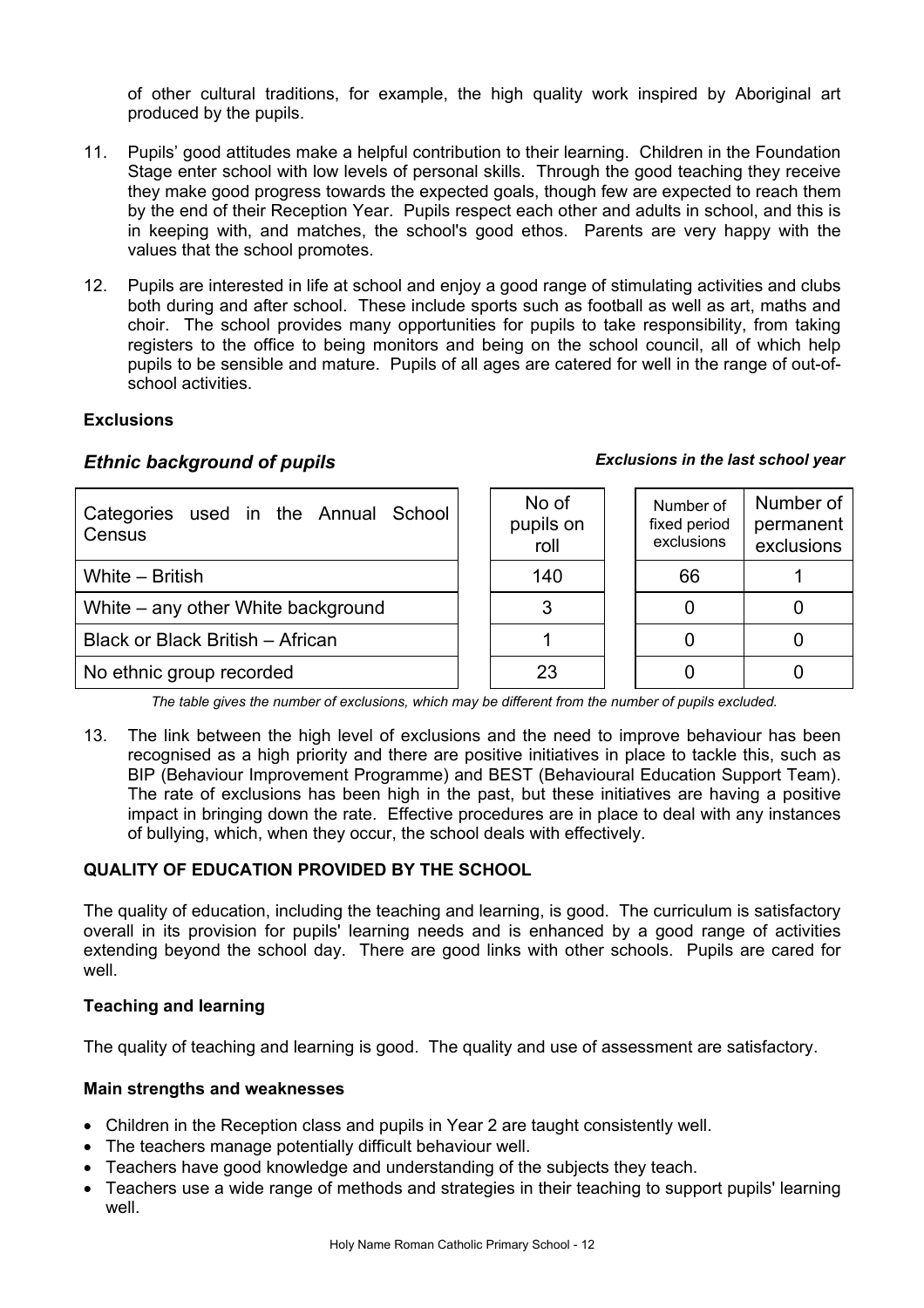- Teaching assistants are used well in most lessons to help to support pupils in their learning.
- Teachers' planning, particularly in English and mathematics, does not always identify the needs of individual pupils and groups well enough.
- In a few lessons pupils make too much noise and teachers spend too much time in controlling this instead of direct teaching.

## **Commentary**

#### *Summary of teaching observed during the inspection in 27 lessons*

| Excellent | Very good | Good | Satisfactory | Jnsatisfactory | Poor | Very poor |
|-----------|-----------|------|--------------|----------------|------|-----------|
|           |           |      |              |                |      |           |

*The table gives the number of lessons observed in each of the seven categories used to make judgements about lessons; figures in brackets show percentages where 30 or more lessons are seen.* 

- 14. The quality of teaching and learning is good overall and is particularly so in the Reception class and in Year 2. The teachers in these classes plan challenging work for their pupils, allowing them to make consistently good progress. During the inspection about two-thirds of lessons were good or better, and no unsatisfactory teaching was seen.
- 15. In the Reception class the teacher uses the good teaching assistants well to support the children in their learning. The teacher's specific planning to meet individual children's needs, enables them to make good progress. The children start school at the beginning of the year in which they are five, with attainment levels that are well below those expected for their age. They have poor speaking and listening skills. The good teaching they receive helps them to achieve well and make good progress in all areas of learning.
- 16. In Years 1 to 6 the pupils are taught well overall. The staff manage pupils' behaviour well for most of the time. Every class has some pupils who have the potential to create an atmosphere where inappropriate behaviour is possible. The acting headteacher and the staff have worked hard to develop strategies for minimising the disruption and these are working well in lessons. As a result, the pupils achieve well and make good progress in most lessons. Occasionally, however, the pupils do not conform to the expected standards of behaviour. They talk too much at inappropriate times and in these lessons the teachers spend too much time controlling behaviour rather than in teaching. As a result, the progress in these lessons is satisfactory rather than good.
- 17. Most teachers plan their lessons well, identifying clearly what the pupils need to learn and how this can be best achieved. In some mathematics and English lessons, however, the planning does not take into account the different needs of individuals and groups of pupils. Where this is the case, the pupils are all set similar work whatever their capabilities. The result in these lessons is often that the higher-attaining pupils are not given enough challenge in their work. In classes where the teachers do plan for the different ability levels, pupils make good progress.
- 18. English and mathematics are generally taught well. The school follows the National Literacy and Numeracy Strategies with planning normally, though not consistently, to the recommended format. However, in both subjects the teachers spend too much time in direct teaching, with the pupils having little time spent working on their own. In an effort to raise standards in these subjects, the school has introduced a wide range of support for the pupils through extra teaching. These strategies include Booster classes, additional literacy support and "Springboard" mathematics support.
- 19. The quality of assessment is satisfactory overall. The acting headteacher has developed and implemented strategies for assessing pupils' work more effectively, but these have not yet had time to have an effect on standards. A good range of tests is used throughout the school and the results of the tests are analysed to give teachers an indication of where weaknesses lie in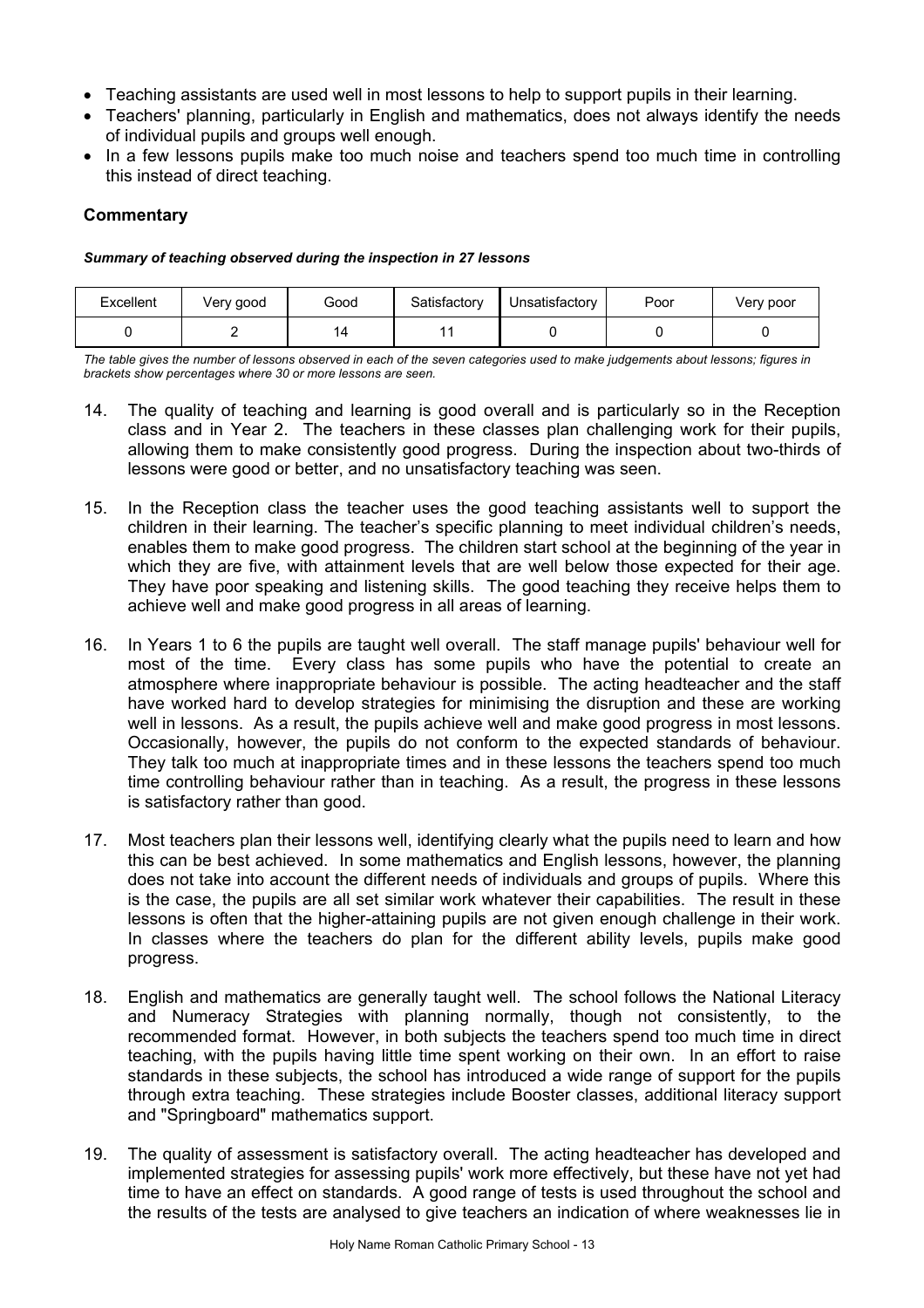pupils' knowledge. The staff then use this information in their planning. In some subjects the quality of marking is good, whilst in others it is satisfactory. In mathematics, for example, the best marking shows how pupils can improve their work through specific examples and comments given, though often the marking consists of ticks or crosses.

20. The pupils with special educational needs are given good support and are taught well. The few pupils who do not have English as their first language are also taught well alongside the other pupils. All these pupils are fluent English speakers.

## **The curriculum**

The school provides a satisfactory curriculum for pupils of all levels of ability. It is broad and balanced and meets statutory requirements. There is a good enrichment programme. Accommodation and resources are satisfactory.

## **Main strengths and weaknesses**

- The planning does not sufficiently recognise the varying prior attainment of pupils.
- The curriculum provision for pupils who have special educational needs is good.
- Children in the Foundation Stage enjoy a good curriculum.
- Provision for personal, social and health education is good.
- The curriculum features activities that prepare pupils well for the next stage in their education.
- The school provides good opportunities for pupils to take part in sport.

## **Commentary**

- 21. The curriculum for children in the Foundation Stage is good. The teacher plans well to provide a good range of learning activities based on the "Stepping Stones" of the nationally agreed curriculum. Overall the curriculum for pupils from Years 1 to 6 is planned satisfactorily, with the school making good use of national guidance to meet statutory requirements. Sufficient time is allocated to each subject with appropriate priority given to the teaching of the core subjects of English, mathematics and science. The teaching of basic skills has been satisfactorily extended through the introduction of additional programmes for literacy and numeracy and through "Booster" classes.
- 22. The school has identified the whole of its group of higher-attaining pupils as those who are gifted and talented. Insufficient consideration has been given to identifying the specific needs of those pupils who have particular gifts or talents, though currently there is some additional provision for these pupils. However, the analysis of work of the higher- and lower-attaining pupils throughout the school, particularly in English and mathematics, shows that the curriculum is not planned well enough to take account of the pupils' prior attainment. This is one factor limiting achievement in these subjects.
- 23. The good provision for pupils who have special educational needs has a positive impact on their good achievement, particularly for those with Individual Education Plans. This group of pupils enjoy a similar curriculum to that provided for the other pupils. However, when they are taught in small groups or individually the work is more successfully matched to their particular needs.
- 24. Personal, social and health education provision is good. The good levels of care inherent in the school are extended to ensure that this area of pupils' learning is well catered for. The curriculum is organised so that each class has a discrete lesson each week to deal with issues relating to this aspect of their education. Additionally, the staff work hard in science, religious education and assemblies to ensure that full levels of support are given to their pupils. The school provides sex and relationship education for the older pupils, having first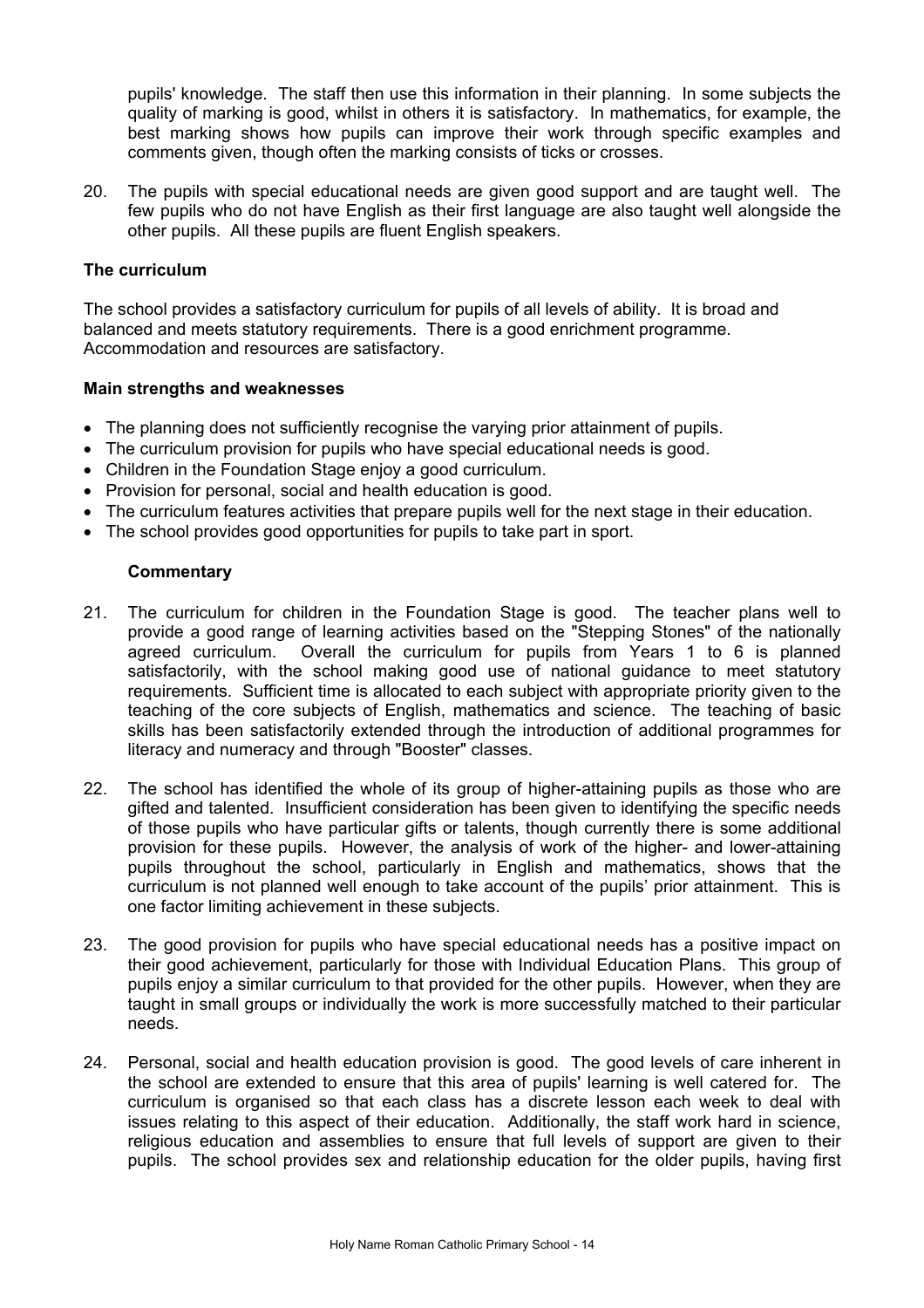agreed with parents that this is appropriate for their children. The sex and relationship education programme is led by the school nurse, who also works with the school to ensure that the pupils are aware of the dangers of drugs abuse.

- 25. Regular use of educational visits to museums and an art gallery plus the involvement of visitors, who bring specialist skills into lessons, have helped to enrich pupils' learning experiences. The curriculum has been further improved through the successful introduction of the teaching of French to pupils in the Year 4/5 class.
- 26. The curriculum features activities that prepare pupils well for the next stage in their education. For example, pupils in Year 2 are gradually introduced into longer writing activities in their literacy and topic work. Pupils in Year 6 benefit from the good links established with St Mary's College. These links have helped pupils to develop their skills well in sport, to improve their capability in information and communication technology and French and to give pupils more confidence in problem solving.
- 27. The out-of-school provision of sporting activities is good and extends pupils' attainment in physical education well. The school noticeboard promotes well equality of access for girls and boys, who are encouraged to take part in kwik cricket, basketball and dance. Photographs show pupils take a pride in their sporting achievements, as mixed gender teams have made good progress in competitions at the local sports college.
- 28. Overall, accommodation, staffing and resources for learning are satisfactory. All teachers, including those currently working in a temporary capacity at the school, have appropriate primary phase experience. The match between the range of special educational needs represented at the school and the number of teaching assistants employed is good. Resources for learning are good in English, science, information and communication technology, art and design, design and technology and for pupils with special educational needs. They are satisfactory in the Reception class and in mathematics, history, music and physical education.

## **Care, guidance and support**

The provision of care, welfare and health and safety is good. Support, advice and guidance for pupils are good. The relationships between pupils and teachers are very good.

#### **Main strengths and weaknesses**

- The procedures for child protection and the health and safety of pupils are all in place and result in an environment in which pupils feel safe and which provides effective support for their learning.
- Provision for support, care and guidance is good and progress is monitored and recorded well.
- Pupils believe that they have very good, trusting relationships with one or more adults at school.
- Pupils are made to feel welcome and at home when they start school.
- Good use is made of external support agencies.

## **Commentary**

29. As at the time of the previous inspection, the school takes good care of its pupils. Procedures for child protection and health and safety are well established and staff know what to do in the event of an incident. Risk analyses are carried out for all visits. The school's information and communication technology suite is linked to the local education authority's system to prevent pupil access to unsuitable websites. Careful and thorough records are maintained of any accidents or incidents and are used to identify any recurring patterns, which the school addresses effectively.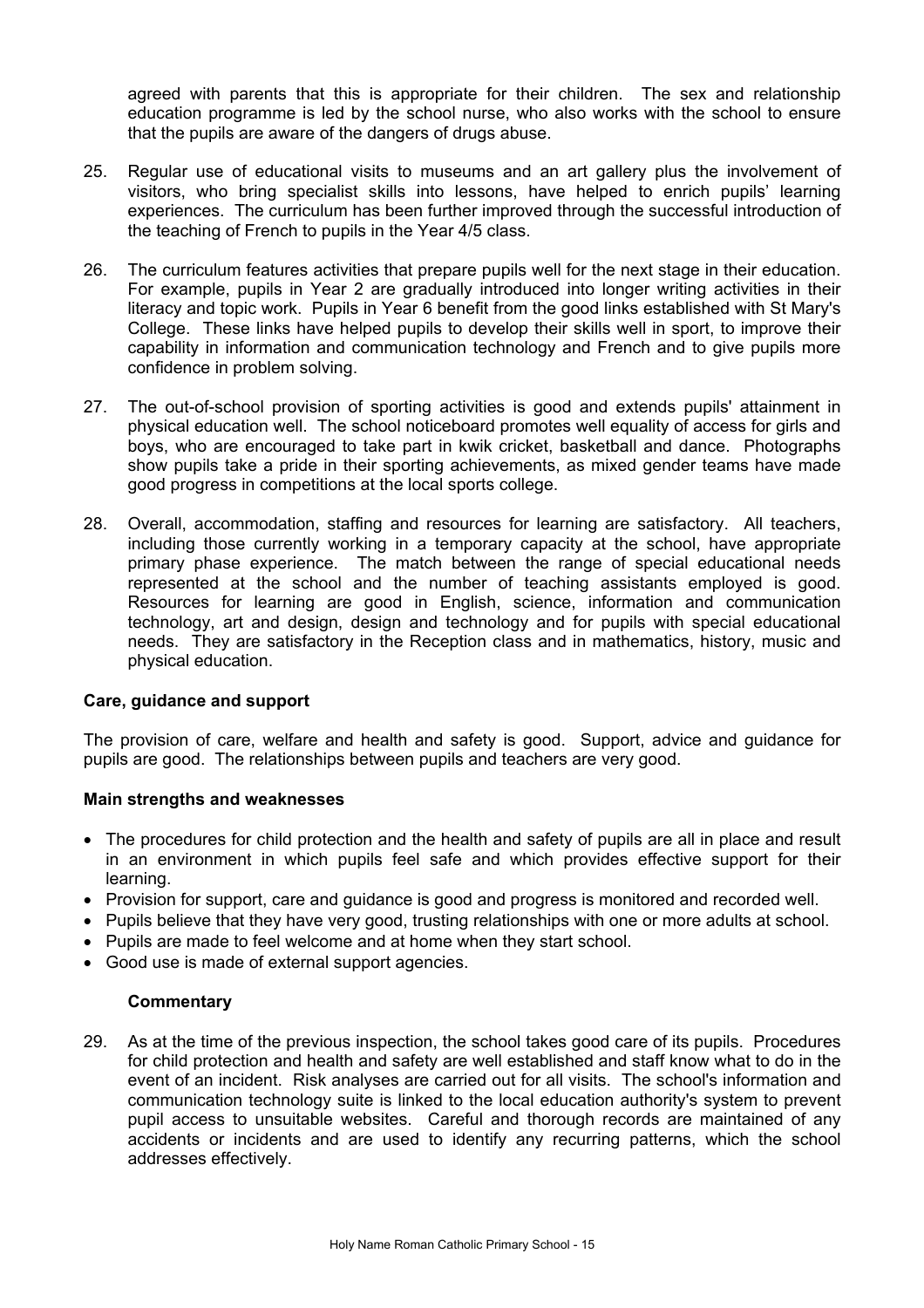- 30. Care and guidance of pupils by staff are good and the Christian ethos embedded in the school is effective in the way pupils care for each other and respect adults. Teachers know their pupils well and have very good relationships with them, built on trust. As a result, pupils find it very easy to approach staff and are confident to discuss any problems or concerns with them. Pupils' personal and academic progress are monitored and recorded well, which enables any emerging problems to be identified speedily. Pupils are actively involved in setting their targets through discussion with their teacher. Praise and rewards are used well to encourage effort and achievements are recognised in assembly each week.
- 31. The school makes good use of external agencies to support the pupils. The "BEST" team, in conjunction with "BIP", has had an important impact on the improved behaviour at the school. Additionally, the home/school liaison worker has been able to improve relations between home and the school. This has also been, in part, responsible for the improved attendance. The school is working towards the award of "Healthy Schools" and, for example, makes a point of providing healthy, well-cooked meals.
- 32. The school seeks the views of pupils satisfactorily through questionnaires and the School Council. Although only recently inaugurated, the council has already made recommendations for school improvements by requesting benches for the playground and knows that the school will match any funds it raises towards other improvements. Discussions between the School Council and other pupils and staff enhance the learning of citizenship.
- 33. Induction arrangements for pupils entering the school are good; new pupils and parents are made to feel very welcome and at home. In the Reception class children are given good support from the time they start school. They need this high level of support to help them stay on task and this in turn helps them to achieve well.

## **Partnership with parents, other schools and the community**

The school has created links with parents and the community that are good. Links with other schools are also good.

## **Main strengths and weaknesses**

- Parents have very positive views about the school.
- All staff are very approachable and helpful to pupils and parents.
- The school seeks the views of parents and acts on them whenever possible.
- The provision of information to parents is good and there is a good home/school relationship.
- The school has created good links with the community and other schools, which enrich pupils' learning experiences.

#### **Commentary**

34. The school has a good relationship with parents who believe that the school provides well for their children's education. They are pleased with their children's progress and the high expectations that staff have for their pupils. A number of parents, most having received training, regularly support teachers in lessons where they provide valuable assistance to pupils' learning. There is good support from parents for homework and helping their children with learning at home. There are good communications with parents through newsletters, leaflets and occasional questionnaires that keep parents fully aware of procedures, expectations and events of the school. Parents feel very comfortable about approaching the school if they have any concerns or complaints, with the expectation that they will be dealt with sensitively and quickly. Pupils' annual reports are consistent between classes and are basically good, with comprehensive information on progress and targets for the future. However, they do not have space for parental or pupil comments. Parents and teachers have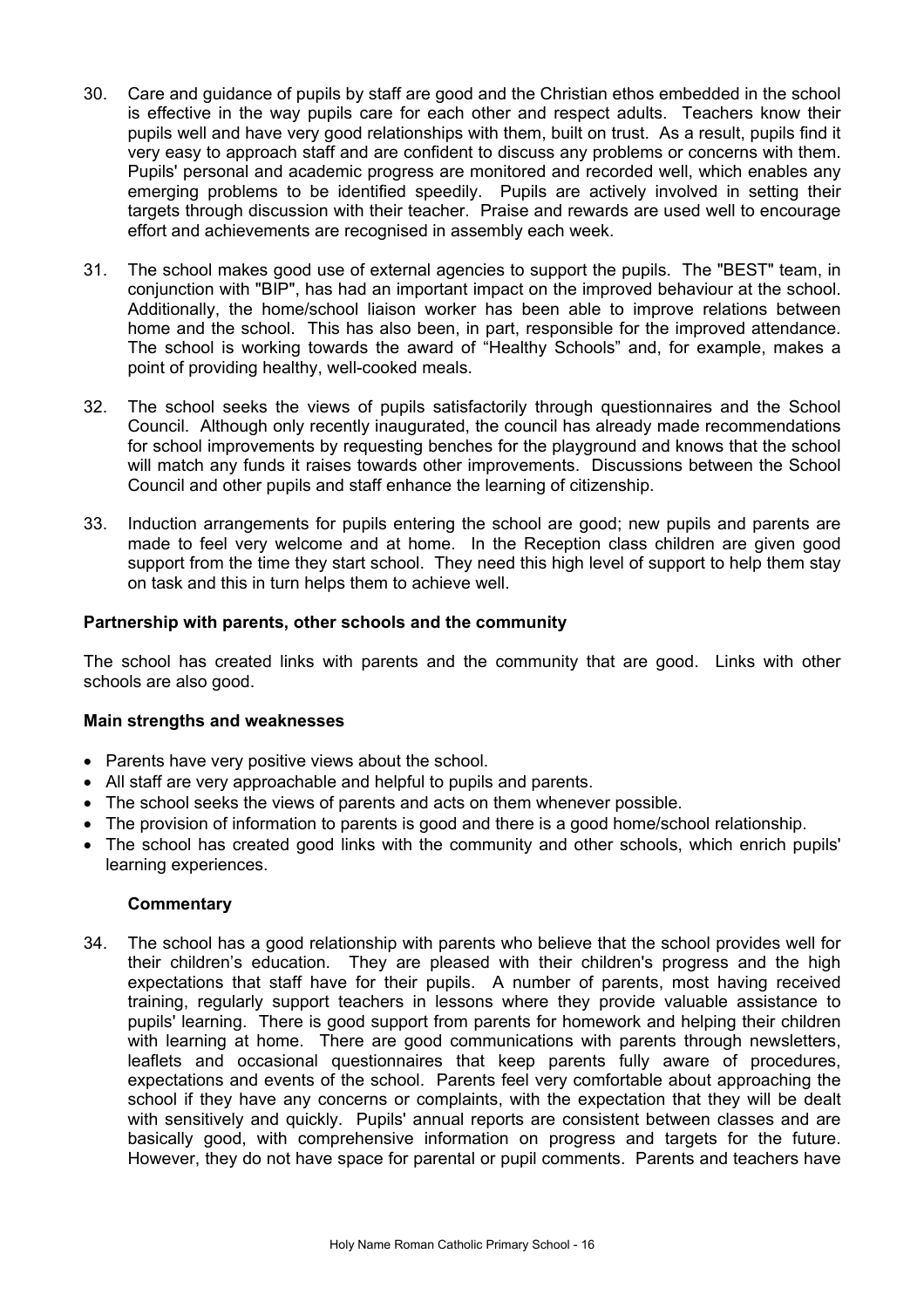regular, formal meetings at which they discuss and agree the children's targets for improvement. The school involves parents well by seeking and valuing their views, as exemplified by the successful efforts to improve attendance.

- 35. Good links exist with the local community which provide further opportunities to enhance teaching, learning and pupils' personal development. Church links are particularly strong. Pupils sing in the choir, attend church services, put on an annual party for local senior citizens and join in with Masses for parishioners held at school, all of which help broaden their social and spiritual aspects of life and teach respect. The community uses the school for such activities as Adult Education (ICT weekly classes, Supervisory certificate sessions), Family Learning Programme (Year 2 educational support), Family Support Service ("BEST" surgery) and the Brownies. A number of local institutions and schools have expressed their thanks for the continued support and involvement of Holy Name School for the role it plays in the local community affairs.
- 36. Links with other schools are good. Pupils' learning and development benefit from the way in which the headteacher meets regularly with the headteachers of other local primary schools to share ideas and experiences. There is a good relationship with St Mary's College, to which the majority of pupils from Holy Name School transfer at the end of Year 6. There is a School Sports Partnership with the college and pupils undertake some project work that links the transfer between schools. The headteacher and teachers visit the school and visits by pupils to St Mary's help to ensure the smooth transfer to secondary school.

## **LEADERSHIP AND MANAGEMENT**

Leadership is satisfactory. Management and governance of the school are good.

## **Main strengths and weaknesses**

- The school is managed well by the acting headteacher, senior staff and governors.
- Strategic leadership has been adversely affected by circumstances outside the school's control.
- The governors are well involved in running the school.
- The school's drive to improve pupils' behaviour and devise better systems for assessing pupils' progress has not yet resulted in higher standards in the basic subjects.
- There is good quality professional training for all staff.
- Financial management is well organised and implemented.

#### **Commentary**

- 37. The acting headteacher took over the post in September 2003, expecting to lead the school for a year and then return to her teaching role. Circumstances changed. A permanent headteacher was not appointed because of the possible re-organisation of primary schools in the area. This has made longer-term, strategic planning for the school more difficult than at the time of the previous inspection. The good quality of management and governance, however, has been maintained. The school is fully committed to its inclusion policy. All pupils, whether Catholic or not, are included in all activities, with the parents supporting this well. Many parents from non-Catholic backgrounds have made a conscious decision to send their children to this school because of the good ethos that it has.
- 38. The acting headteacher has shown commitment and loyalty to the school. She provides satisfactory leadership and has dealt well with the priorities identified through discussions with governors and staff and included in the school's improvement plan. The development of clear guidelines for the management of unsuitable pupil behaviour is proving successful. Standards in English and mathematics, however, are not improving fast enough. The school's performance in these subjects in comparison with that of similar schools nationally was average in the most recent tests, though the trend in the school's performance over the past four years has been below the national trend. The setting of targets for pupils to improve their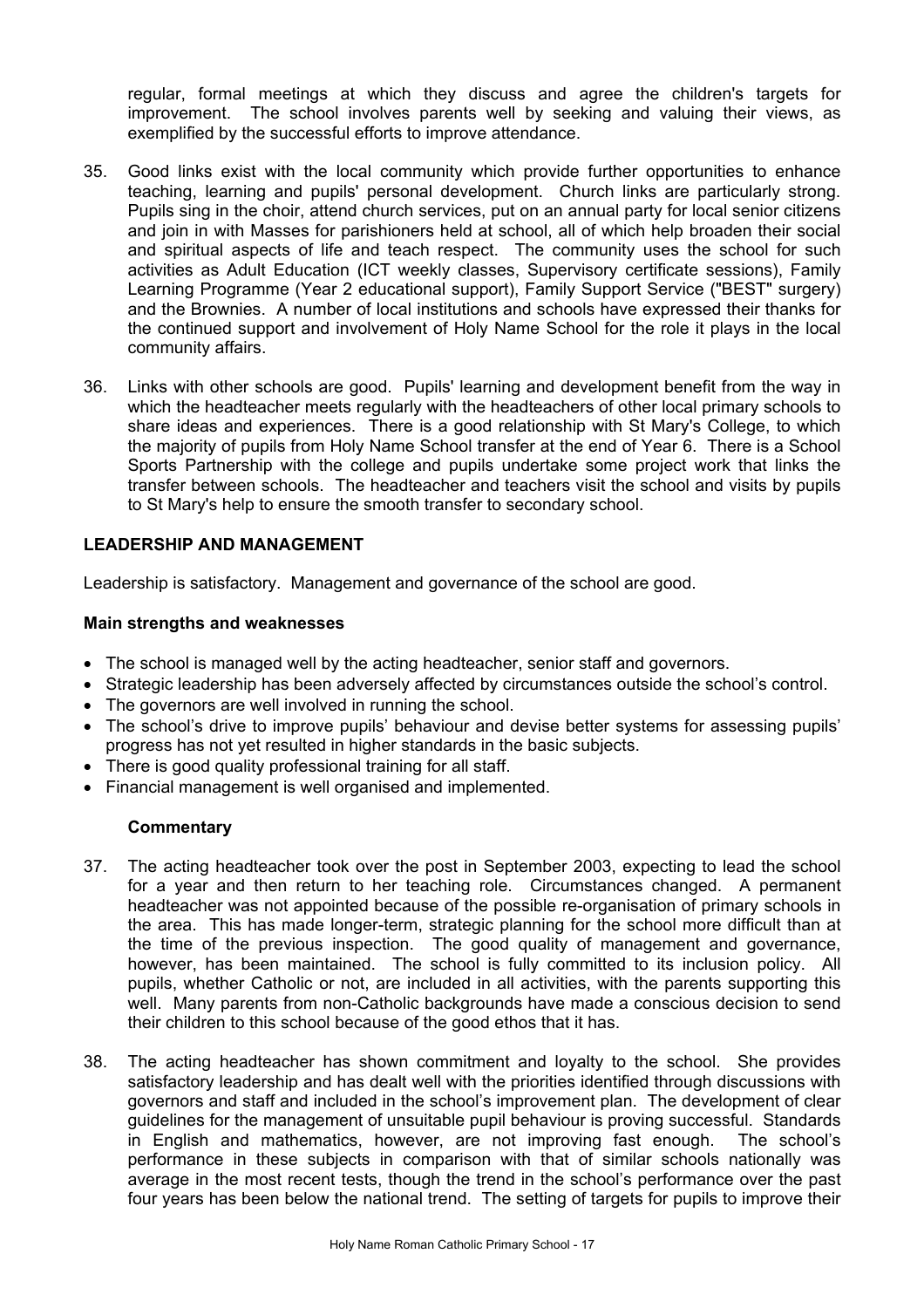achievement has not had sufficient time to show its effect on standards. Subject leaders fulfil their roles with commitment, and leadership in many subjects is good. Where it is satisfactory, the drive to raise standards has not yet borne fruit. Leadership of the Foundation Stage and special educational needs is good.

- 39. Good management ensures that the school day is well organised and staff, parents and pupils are kept well informed about school development and current activities. The professional development of all staff, including teaching assistants, nursery nurses and lunchtime staff, promotes whole-school approaches to agreed policies and schemes. The statutory performance management of teachers has been implemented well by the acting headteacher, and it is linked well to the school's improvement plan. There are good systems to support newly qualified teachers and those new to the school.
- 40. The governing body has a positive influence on the running of the school through its effective monitoring strategies. These include visits to the school and annual evaluation and reviews. Regular, well informed committee meetings ensure that statutory requirements are met and appropriate policies are in place. Some of these are due for review and this is in hand. Governors challenge the acting headteacher and senior staff and act well as critical friends and sources of support.
- 41. Financial management is secure, and records are audited appropriately, with subsequent follow-up of any recommendations. The acting headteacher provides full and regular financial information for governors so that expenditure is monitored well. The bursar, together with the acting headteacher and the governors, is rigorous in her attention to detail in managing the school's budget and other funding. Specific funding for aspects such as special educational needs and staff training is used effectively. Value for money is considered thoroughly, and governors evaluate their spending well. They look at best value in terms of academic and welfare benefits to the pupils. The administrative staff carry out the day-to-day administrative tasks very effectively so that lessons are not disturbed. Information and communication technology is used very well in the management of the school.

## **Financial information**

## *Financial information for the year April 2003 to March 2004*

| Income and expenditure $(E)$ |         |  | Balances $(E)$                         |
|------------------------------|---------|--|----------------------------------------|
| Total income                 | 563,160 |  | Balance from previous year             |
| Total expenditure            | 559,173 |  | Balance carried forward to the<br>next |
| Expenditure per pupil        | 3,328   |  |                                        |

| ncome and expenditure $(E)$ |         | Balances (£)                           |        |
|-----------------------------|---------|----------------------------------------|--------|
| Total income                | 563,160 | Balance from previous year             | 18.747 |
| tal expenditure             | 559,173 | Balance carried forward to the<br>next | 22.734 |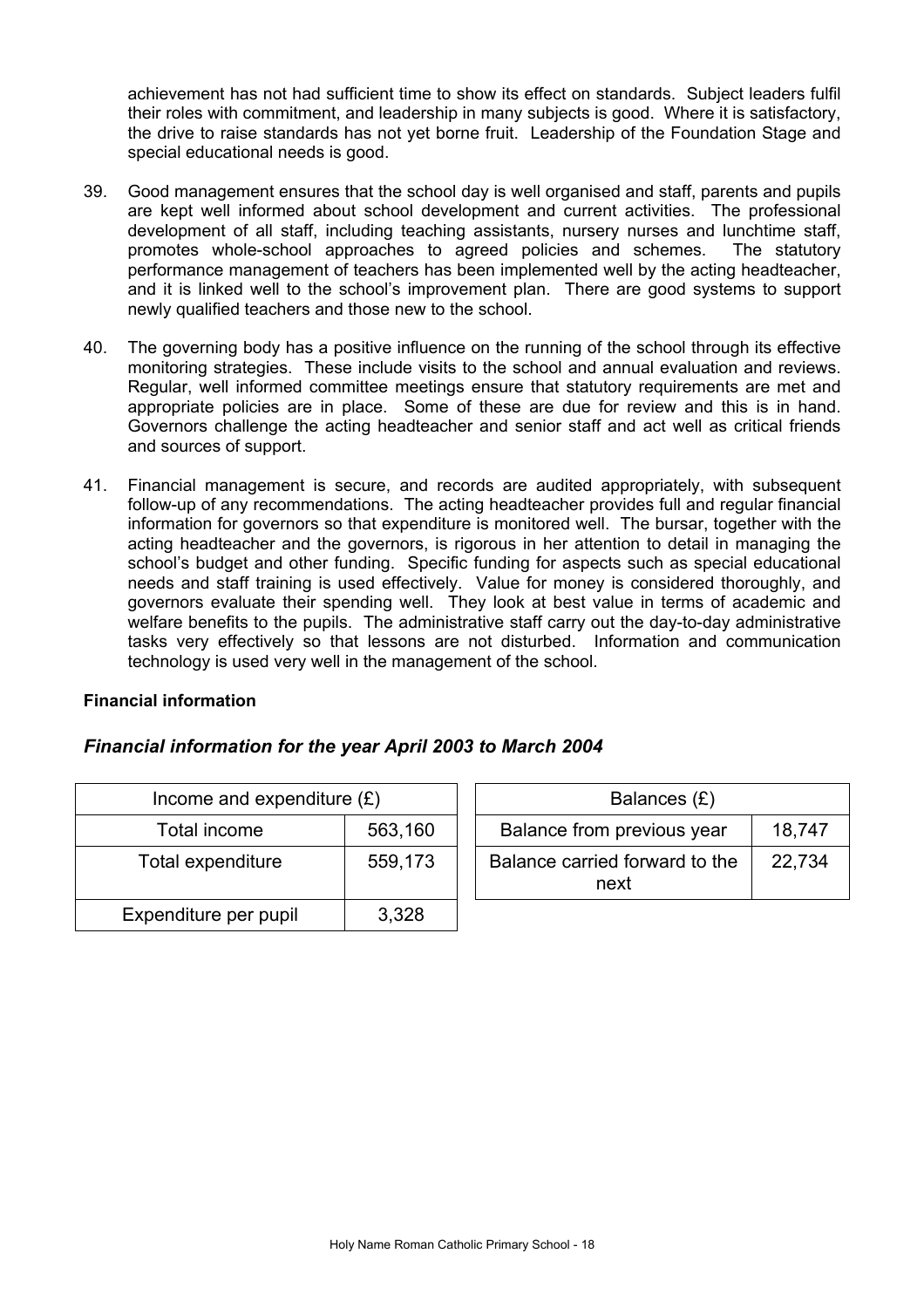# **PART C: THE QUALITY OF EDUCATION IN AREAS OF LEARNING AND SUBJECTS**

## **AREAS OF LEARNING IN THE FOUNDATION STAGE**

Provision in the Foundation Stage is **good.**

Children in the Foundation Stage are taught in the Reception class. They achieve well from a well below average start when they join the school. Those who have special educational needs or who are from minority ethnic families achieve well because of the school's supportive and inclusive approach. Standards are similar to those reported at the last inspection, but children's language is now better developed because of the good teaching in all areas of learning. Most children are unlikely to meet the Early Learning Goals for the end of the Reception Year in their personal, social and emotional development, communication, language and literacy, mathematical development and knowledge and understanding of the world, but they are on course to meet the goals for physical development and creative development. The quality of teaching and learning has improved since the last inspection and is consistently good. The teacher provides a good role model, and she works well with the nursery nurse. They follow the "Stepping Stones" of the nationally agreed curriculum to ensure that children learn in a systematic way.

## **PERSONAL, SOCIAL AND EMOTIONAL DEVELOPMENT**

Provision in personal, social and emotional development is **good**.

## **Main strengths and weaknesses**

- Good teaching leads to children's good achievement.
- Children concentrate for longer periods as they settle and become more confident.
- Relationships are very good.

## **Commentary**

42. Children make good progress and achieve well. Overall, however, they are unlikely to meet the expected goals by the end of the Reception Year. They enjoy coming to school and soon follow routines and join in activities enthusiastically. However, many children need constant support and encouragement to stay on task. Their concentration and self-control improves because staff provide consistent help to develop their interest in activities. As the school year progresses, children adapt well to the brisker pace in literacy and numeracy lessons. Staff manage less mature children skilfully so that they gradually learn to complete short tasks successfully. Children with special education needs make good progress because of this. Standards of behaviour are good, and the children keep the simple but clear classroom rules. In role-play activities, snack time and group tasks, children gradually learn to share, take turns and play co-operatively. They relate very well to the staff and go confidently to them for help. Teaching and learning are good. The staff ensure that there is a good range of directly taught and freely chosen activities for the children to undertake. They all ensure that children tidy things away before moving to a new activity. This approach helps to develop children's confidence and creates good working habits. Routines are firmly established and children develop independence, initiative and respect for the school environment.

#### **COMMUNICATION, LANGUAGE AND LITERACY**

Provision in communication, language and literacy is **good**.

#### **Main strengths and weaknesses**

- Children achieve well but do not reach the expected goals by the end of the Reception Year.
- The development of language and literacy is integral to all activities.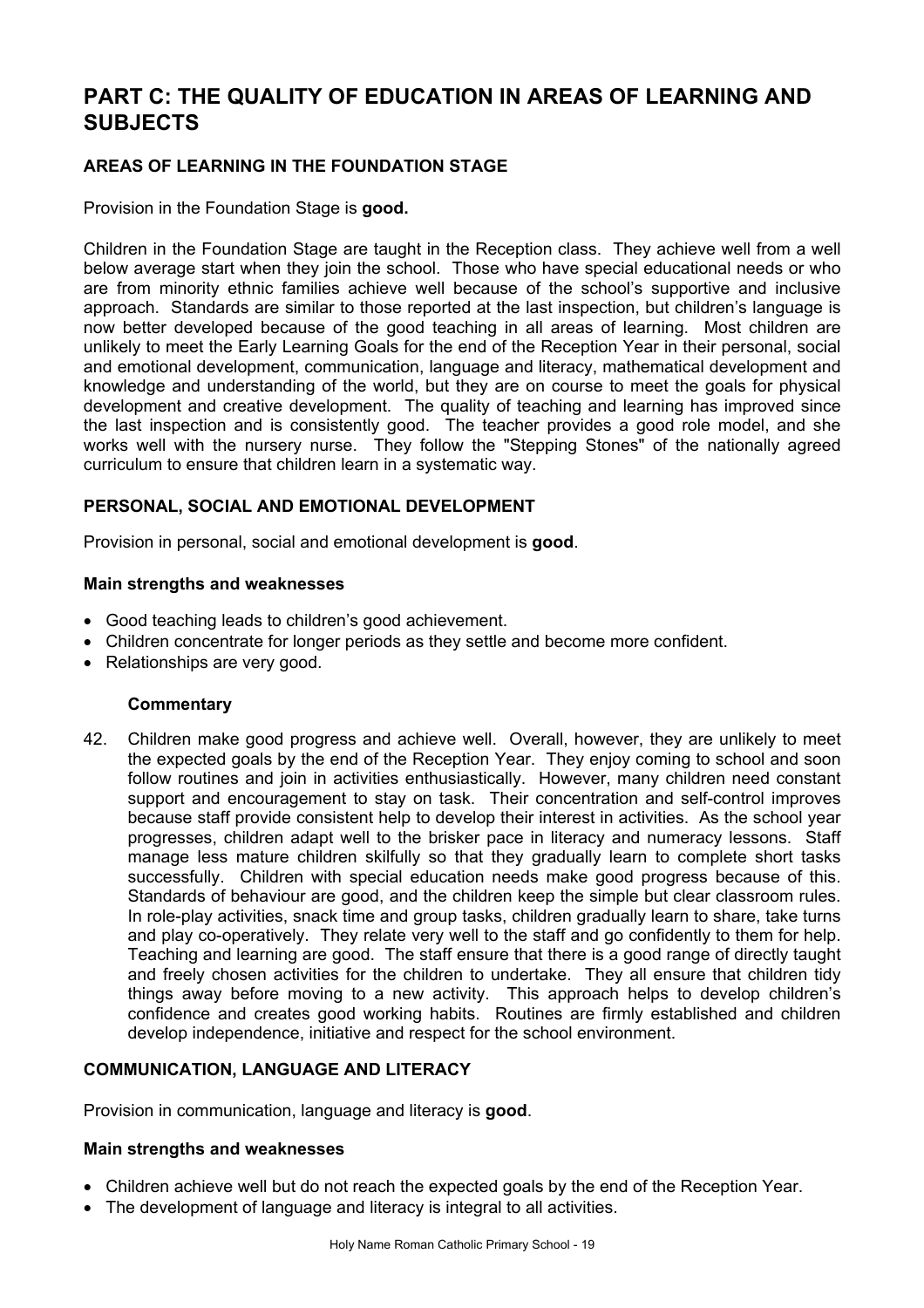- Letter sounds and shapes are taught as soon as children start school. **Commentary**
- 43. Children achieve well because staff plan effectively to include new vocabulary, label displays and create opportunities for children to improve their language skills throughout the day. However, because of their well below average starting point, the majority of children are unlikely to meet the expected goals by the end of the Reception Year. Most children are keen to communicate with one another and with adults but speaking and listening skills are below average. Children listen attentively to stories and join in discussions that are skilfully led by staff. They involve children in the text so that they become familiar with the structure of books and the idea that print has meaning. The quality of teaching and learning is good. Staff listen to the children considerately and this helps to build the children's confidence and encourages them to express their ideas more clearly. As concentration improves significantly during the year, children listen more carefully when following enlarged texts with the teacher. Consistent teaching of letter sounds and shapes begins as soon as children start school; this proves effective and means that children can approach texts confidently. Although most cannot read simple texts independently, a few higher-attaining children do so confidently. Writing skills are below average. Most children's control of pencils is weak when they first come to school. Staff ensure that children have many opportunities to develop early writing skills in a variety of situations. Children put their names on drawings and paintings and record a variety of experiences as their writing improves. Despite the school's good provision of tasks to develop skills for finer control of paintbrushes, scissors and pencils, a significant proportion of children do not reach the expected levels in writing. Most children write their names recognisably but few manage to write simple sentences independently.

## **MATHEMATICAL DEVELOPMENT**

Provision in mathematical development is **good**.

#### **Main strengths and weaknesses**

- Children's weak language skills hinder their faster progress in mathematics.
- Learning is made interesting through relevant activities.
- Children enjoy mathematics.
- Mathematical vocabulary is taught well.

#### **Commentary**

44. Staff plan a good range of activities to extend children's understanding of number, shape and measurement. Children's weak linguistic skills and poor vocabulary hinder their understanding of mathematical ideas, and children are unlikely to meet the expected goals by the end of the Reception Year. Teaching and learning are good, as staff prepare a good range of practical tasks which enable children to explore mathematical ideas, extend their mathematical vocabulary and tell others about what they have found out. Interesting and relevant activities, such as one about scoring goals in football, ensure that children achieve well and enjoy learning. Children join in number rhymes and songs and experience a wide range of counting, ordering and sorting activities. Throughout the day, in all activities, staff look for ways to extend children's counting and ordering skills, along with mathematical ideas of number, sequence and shape. They set out a stimulating variety of puzzles and games to develop children's mathematical thinking. During these activities, children begin to understand mathematical ideas such as "more", "less", "longer" and "shorter". More able children achieve well as they use the computer to count up to higher numbers. As they sit patiently and play counting and matching games with the children, staff engage well with them and help them to extend their mathematical understanding.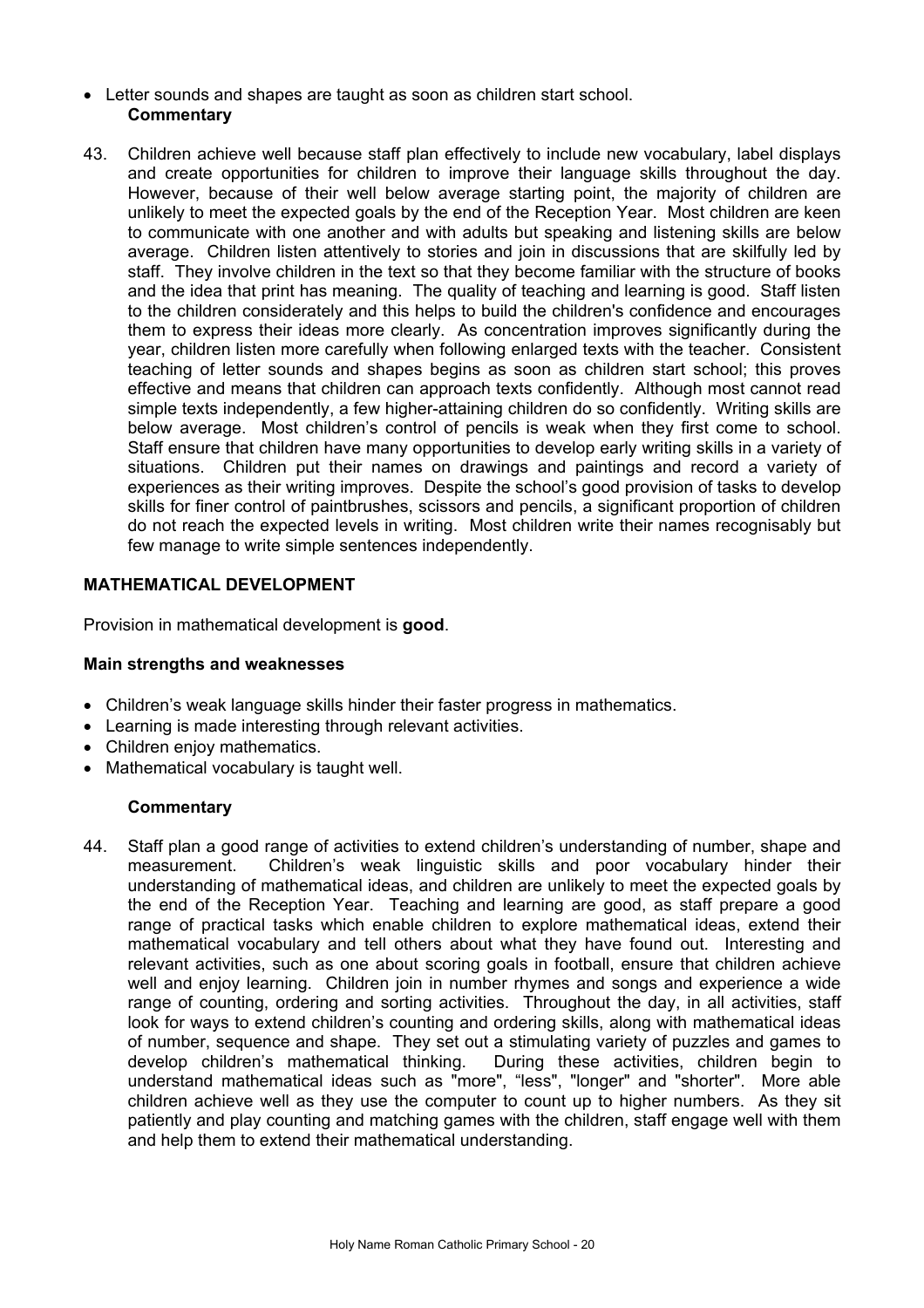## **KNOWLEDGE AND UNDERSTANDING OF THE WORLD**

Provision in knowledge and understanding of the world is **good**.

#### **Main strengths and weaknesses**

- There is a good range of interesting activities to extend children's learning in this area of learning.
- Staff plan well to provide relevant tasks which encourage and extend children's curiosity, enabling them to achieve well.

## **Commentary**

45. Children achieve well and develop their knowledge and understanding of the world effectively through good teaching and well-organised activities, though few will attain the Early Learning Goals in this area of learning by the end of the Reception Year. Although children often find it difficult to express their understanding orally, they learn at a good rate, benefiting from good teaching and provision. They are curious and want to explore the world around them. Many children's understanding of the wider world is hindered by their narrow experiences and weak language skills prior to joining the school, but the staff do well to compensate for these deficiencies. Stimulating activities engage pupils' interest and sustain their concentration; for example, children explored their senses, as they smelt samples of different foods in unmarked containers. Children's scientific understanding is developed as they consider how they have grown and changed since they were babies. They become more aware of the importance of what they eat, discuss their favourite fruit and make a graph to show their choices. Children join and fix components with increasing skill and make models of simple vehicles and buildings from construction kits. They learn more about the wider environment and develop early geographical skills as they make simple maps to show the route they took when they walked to church. During visits to places further afield, they learn about the seaside and a farm. On the computer, they play simple games and gradually extend their skills in responding to signals; they drag images across the screen, match pictures and reinforce their learning in literacy and numeracy.

## **PHYSICAL DEVELOPMENT**

Provision in physical development is **satisfactory**.

## **Main strengths and weaknesses**

- Staff engage well with the children and encourage them to improve their skills.
- Manipulative skills for writing are weak for a significant number of children.
- The outdoor area is small for the number of children in the class.

## **Commentary**

46. Overall, children's physical skills are broadly in line with those expected for the age group. Children achieve well and enjoy physical activity as they run, ride, jump and play happily together. They ride tricycles with confidence and effective control. However, most children do not have the control necessary for writing at the level expected for their age by the end of the Reception Year. The staff plan and work well as a team, sharing information about children's progress and watching out for children who need support and encouragement with physical activities. Children use tools satisfactorily to dig and pour as they play in the sand and water trays; they use brushes and scissors with increasing confidence. Activities, such as the threading of beads and the construction of simple models from construction kits, are well organised to assist children's hand-eye co-ordination and the manipulation of tools. Good teaching and the good level of staff support in practical activities help children to achieve well and experience success. Children benefit from physical education lessons in the school hall.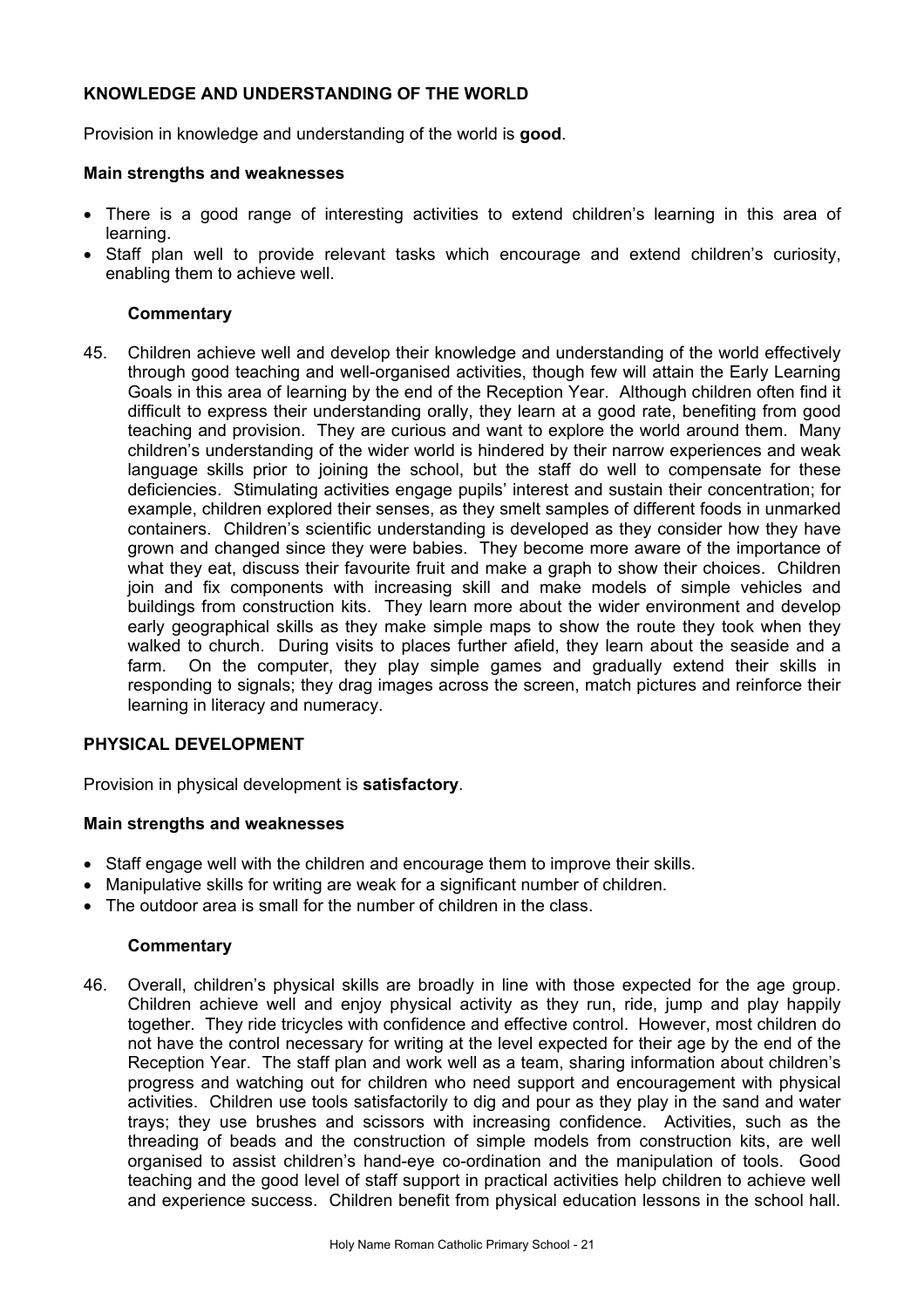Staff ensure that the children get out into the fresh air. The outdoor play area, with a safe playing surface, is attractive but too small for the number of children who use it. The school has plans to extend it. Skills are taught in a supportive and encouraging atmosphere, as for example, when children learn to throw and catch balls. Staff engage well with the children when they are outside; they do not merely supervise them.

## **CREATIVE DEVELOPMENT**

Provision in creative development is **good**.

## **Main strengths and weaknesses**

- There is a good range of activities that enable children to extend their creative skills.
- Staff develop children's imagination well.
- Creative development is well linked to other areas of learning.

## **Commentary**

47. Children achieve well and are on course to meet the expected Early Learning Goals by the end of the Reception Year. The range of activities to develop their creative development is enhanced by the staff's imaginative approach, enthusiasm and good planning. Children create pictures with pencils, crayons, paint, fabric and natural materials and make threedimensional shapes from boxes and malleable materials. Their observational drawings and paintings reflect first-hand experiences when, for example, children draw or paint portraits of themselves. Children illustrate their written work with lively drawings. These are often naive, but they are exuberant and represent the children's feelings about things they have done and seen. Children sing sweetly and they join with older pupils to sing in assemblies. They develop a growing repertoire of number and action songs. In the role-play area, children create situations and imagine themselves as cave explorers. This links well with work done in literacy, about a bear who lives in a cave. Boys and girls play well together. Teaching and learning are good. Staff are enthusiastic and they value children's creative ideas. Children's artistic vocabulary is extended in other subjects, as for example, when staff talk about colours and shapes in mathematics. Children with special educational needs gain from this approach. Staff extend children's imagination as they encourage the children to dress up and pretend to be grown-ups or fictional characters. Costumes are well prepared and presented.

## **SUBJECTS IN KEY STAGES 1 AND 2**

## **ENGLISH AND MODERN FOREIGN LANGUAGE**

## **English**

Provision in English is **satisfactory**.

#### **Main strengths and weaknesses**

- Standards are below average in Years 2 and 6.
- Although girls attain higher levels than boys, both make similar rates of progress.
- The quality of teaching and learning is good overall and pupils achieve well.
- Pupils with special educational needs make good progress in acquiring basic literacy skills.
- There have been some good initiatives introduced by the subject leader.
- Teachers do not always take account of pupils' differing abilities when planning lessons.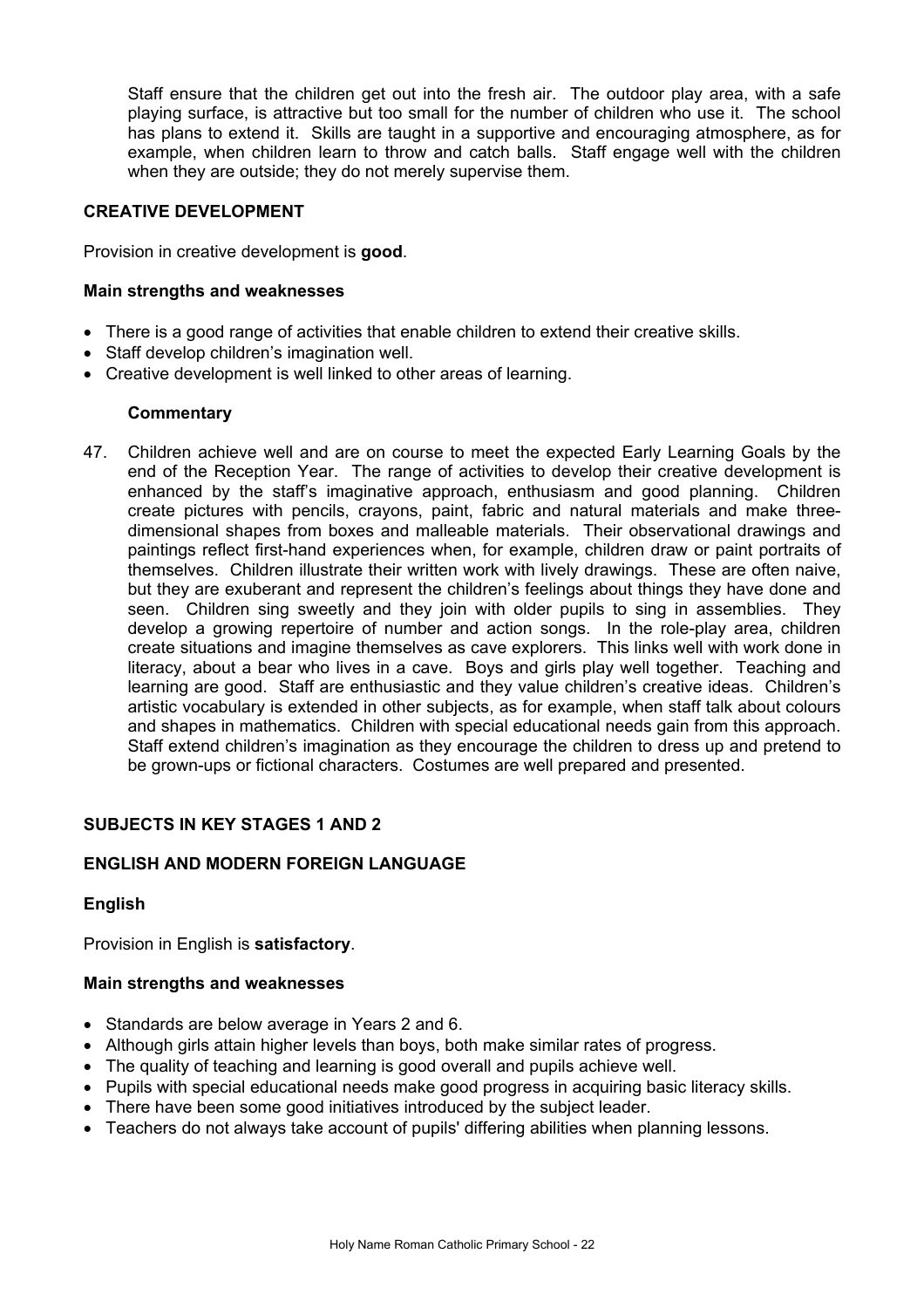## **Commentary**

- 48. The results of the 2004 national tests for Year 6 pupils indicate that standards were well below average when compared to those of all schools and average when compared to those of similar schools. Having improved during the previous two years, the results dipped in 2004, largely because of the high percentage of low-attaining pupils in the cohort. Whilst the percentage of pupils reaching Level 4 and above in the tests was slightly less than average, few pupils reached the higher Level 5 and a significant number failed to reach Level 3. This is reflected in the low average point score. However, considering their well below average attainment when they started school, this indicates that they have achieved well overall. The national test results for pupils in Year 2 show a similar pattern, with few pupils reaching above the expected Level 2 and a high percentage failing to reach this level. Within the context of the school, however, with substantially more lower-attaining pupils and fewer higher-attaining pupils than are to be found in most schools, the results show good achievement overall. Current evidence indicates that most pupils at the end of Year 2 and Year 6 attain standards below those expected for their age. Overall, this indicates satisfactory progress since the previous inspection.
- 49. Over the past five years the results in the national tests at Year 6 have shown a consistent picture of girls outperforming the boys. However, assessment records for the Year 6 pupils indicate that of the pupils who have been at the school between Years 2 and 6, all make similar rates of progress.
- 50. The quality of teaching and learning is good overall. In four out of the five lessons observed the pupils were taught well and this led to good learning and achievement. In a Year 5/6 lesson, for example, the teacher confidently taught the pupils about suffixes and explained how using them would improve their vocabulary and writing skills to cope with more advanced English work at the secondary school. In a Year 2 lesson the pupils were given the opportunity to act out the roles of characters from a story they had followed with their teacher. They enjoyed the activity and it helped them to develop their weak speaking skills. The good teaching seen, however, has yet to have any significant impact on raising standards overall. Analysis of pupils' work, however, indicates that teachers' planning does not take into account the pupils' differing abilities and they are too often set the same work. This fails to give sufficient challenge to the higher attaining pupils whilst exceeding the capabilities of the lower attainers. Pupils with special educational needs are taught well. The staff make careful plans for this group of pupils' needs, based on the targets identified in their Individual Education Plans, enabling them to achieve well and make good progress in the sessions where they are given specific help.
- 51. When they start the school, many pupils have weak speaking and listening skills. In Year 2 most listen satisfactorily and they enjoy answering questions and talking about their work. However, the proportion of pupils who speak clearly and confidently is lower than expected. By the time they leave the school most understand questions posed of them and make relevant responses. They describe how they have learned to add pictures to text and how they have made graphs and charts on the computer. From the low starting point, they have achieved well and made good progress overall, though many are still not confident speakers.
- 52. In reading, by the end of Year 2 standards are below average. Most pupils are beginning to use a range of strategies to help them when they read stories, such as sounding out the words and using their fingers to point at the words. More able pupils recognise a range of words appropriate for their age. By Year 6 most pupils have achieved well and their reading skills are slightly below those expected. Many pupils read expressively and accurately. The higher-attaining readers recognise the relationships between the main characters and events in a story.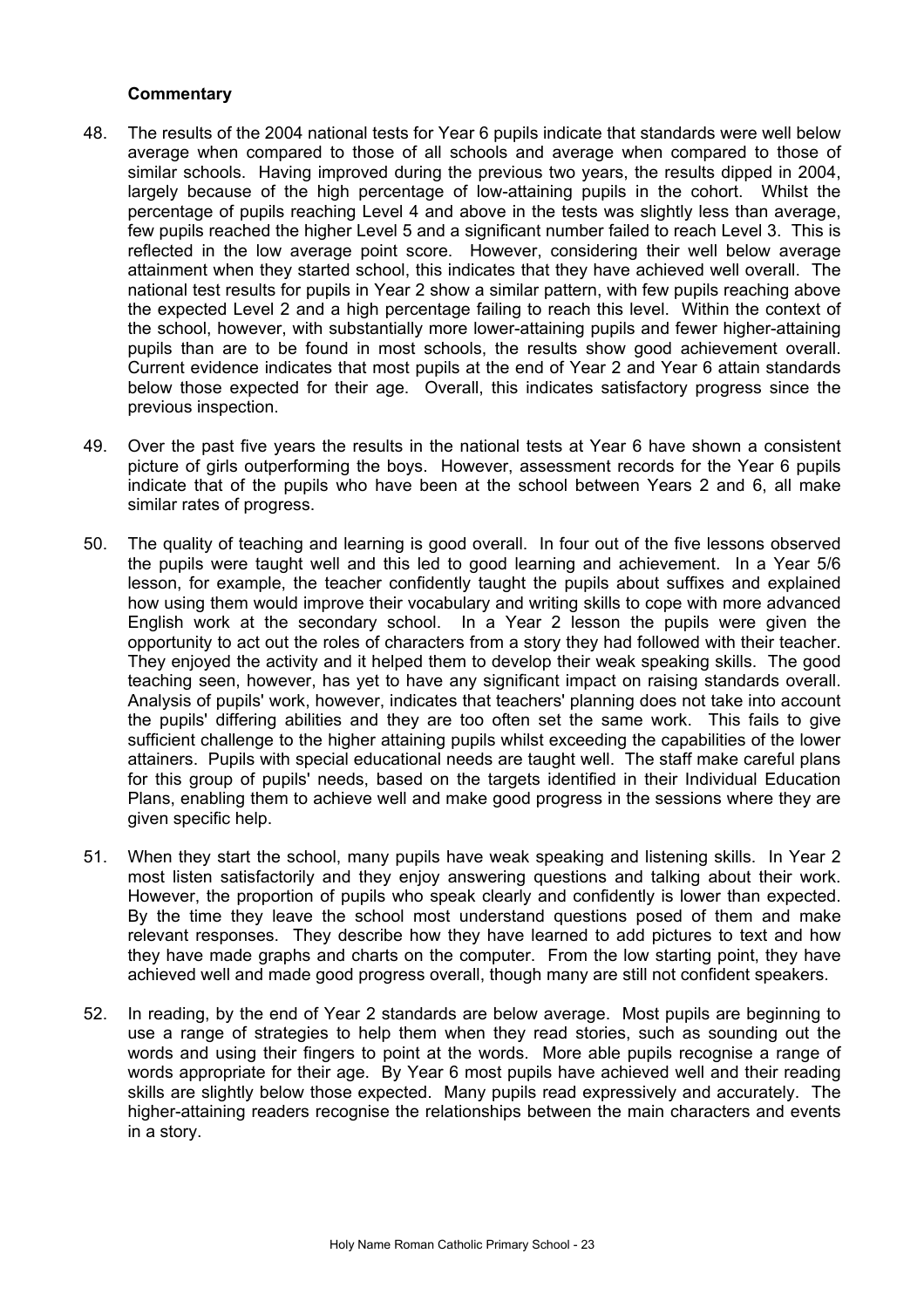- 53. Pupils' writing is variable throughout the school, with standards below average at Years 2 and 6. The higher attainers in Year 2 form letters legibly, though many lower ability pupils have yet to develop this skill well enough. The higher ability pupils use capital letters and full stops accurately in their writing but those of lower ability do not understand the usage of punctuation. By Year 6 the higher ability pupils use paragraphs and tense correctly in their writing. Too few pupils, however, are capable of using higher-level English skills in their work. The quality of presentation varies greatly throughout the school. At its best pupils' writing is well presented, with neat, joined writing. However, all too often this standard is not maintained. Too few pupils take sufficient pride in their work to consistently produce the highest quality of which they are capable.
- 54. The leadership and management of the subject are satisfactory. The subject leader has made positive moves towards strengthening the assessment procedures for the subject, but this has yet to have an impact on raising standards. Whilst the leader has monitored teaching and learning, too many pupils are still set the same work, resulting in inappropriate challenge for pupils of differing ability levels. The initiative to promote drama-based activities within the subject has been successful in helping pupils to gain confidence and to improve their skills in speaking and listening.

## **Literacy across the curriculum**

55. Literacy is used satisfactorily to support learning in other subjects. Pupils have regular opportunities to consolidate their literacy skills in other subjects. In mathematics, Year 6 pupils label charts and name shapes, although lower attaining pupils do not always spell words correctly. In science pupils have learned to use headings, how to enter data into tables and how to label diagrams, such as those for circuits when learning about electricity. In history a higher attaining pupil wrote up two pages of research into Ancient Egypt using bullet points to improve the quality of presentation.

## **Modern foreign language (French)**

56. Curriculum innovation includes the teaching of French to pupils in the Year 4/5 class. The inspection found that these pupils enjoy the chance to learn elementary vocabulary such as that used for expressing greetings, "Bonjour! Ca va?", as well as the vocabulary for objects in their classroom.

## **MATHEMATICS**

Provision in mathematics is **satisfactory.** 

## **Main strengths and weaknesses**

- Standards are below average.
- The quality of teaching is good overall.
- Pupils achieve well, making good progress in their learning over time, but standards overall have not yet risen enough.
- In some classes not enough account is taken of pupils' individual needs by teachers in their planning.

## **Commentary**

57. In the national tests in 2004, pupils in Year 6 attained standards that were well below average overall, based on average point scores for pupils attaining each National Curriculum level. When compared to the results gained by pupils in similar schools, the standards were below average. Within this context, however, the number of pupils who attained the expected Level 4 in the tests showed that good progress had been made throughout their time at the school. Having started school with standards that were well below average, a substantial number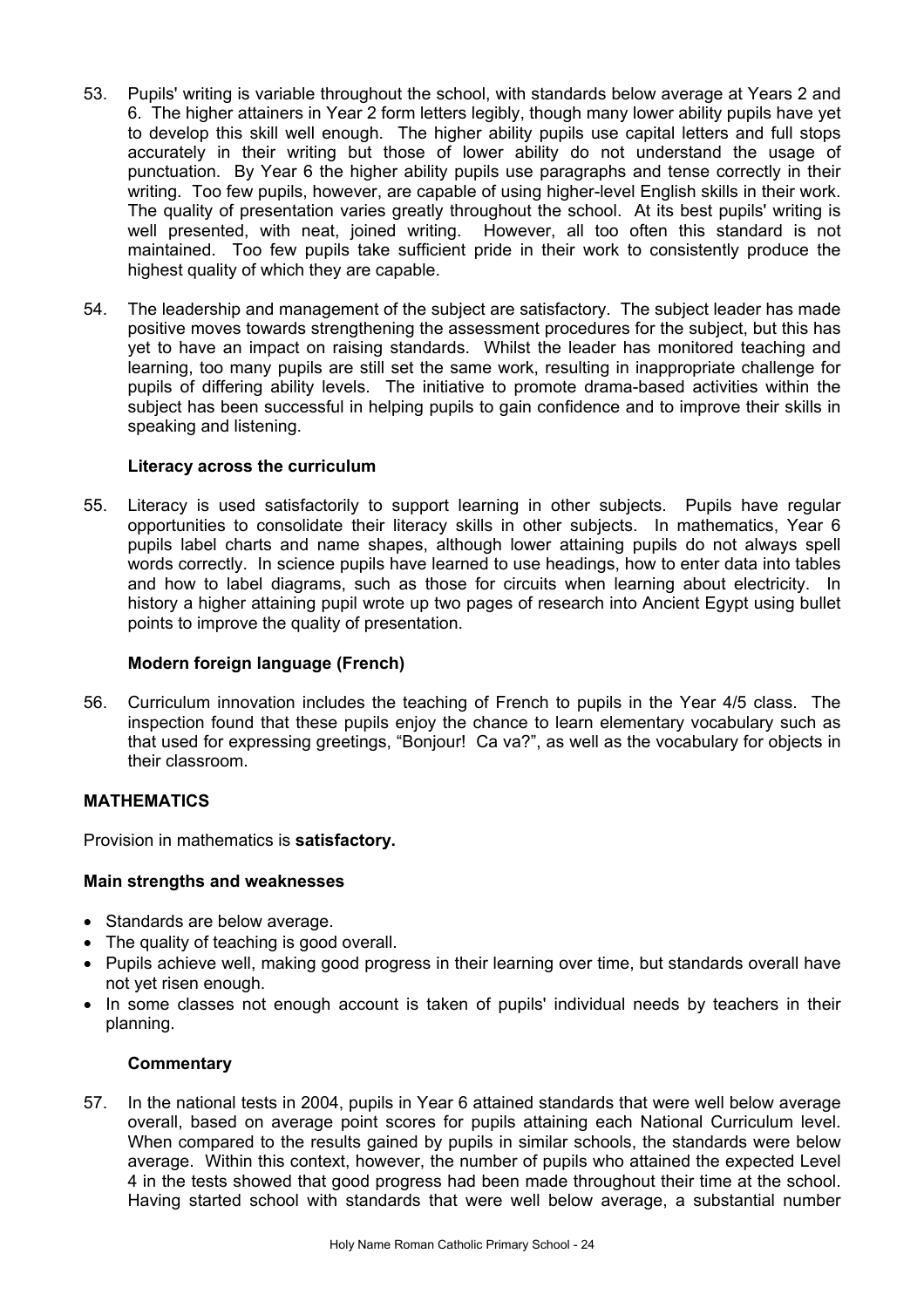achieved well in order to reach the expected levels. Current evidence indicates that the present Year 6 is attaining standards below those expected nationally. The Year 2 national tests in 2004 showed pupils to be attaining well below average standards when compared to standards in both all and similar schools. Inspection evidence indicates that the current Year 2 pupils are attaining below average levels. At both Year 2 and Year 6, the number of pupils attaining above expected levels in the national tests was well below average and evidence indicates that this remains the case. This is the major reason for the low average point scores achieved by the school.

- 58. The quality of teaching and learning is variable, though overall it is good. However, the good teaching seen in most lessons has yet to have a significant impact on standards, which have not yet risen at a fast enough rate. Over the past four years the average point score has declined. In lessons seen, the teachers manage the pupils well. They have high expectations of pupils' behaviour and pupils react well to this. The potential for inappropriate behaviour is high but the effective strategies used by teachers mean that this does not manifest itself in the lessons. At its best, teaching is very good. In a Year 4/5 lesson, for example, the pace of learning was fast because the teacher had planned very fully for the needs of the pupils. The clearly defined learning objectives were shared with the pupils so that they knew exactly what it was they were going to learn within the lesson. The teacher used his very good knowledge of the subject and of information and communication technology to help the pupils to make good progress within the lesson. A good Year 2 lesson gave the pupils ample opportunity to react to appropriate challenges for their ability. Whilst similar tasks were initially set for all pupils, the teacher moved to the higher-attaining groups and gave them more challenging tasks using a range of larger numbers. In some lessons, however, and through the inspection of pupils' work over time, it is clear that this is not always the case. In the Year 6 lesson seen, pupils made sound progress overall, but this was largely because of the good explanations and control by the teacher. There was, however, insufficient challenge offered to the pupils of different ability levels within the class, as all were expected to perform the same tasks. The pupils' work examined showed that this was largely the case throughout the school.
- 59. By the end of Year 6, pupils use addition and subtraction using two decimal places to find a target number. This is achieved by using all the single digits between one and nine. Most pupils were able to gain a fairly accurate result by being close to the target number required. They produce a range of graphs using different formats to show their results. They are aware of the properties of a range of shapes and identify different properties of, for example, scalene, isosceles and equilateral triangles, as well as a range of quadrilateral shapes. They calculate fractions comparing different fractions which have the same value. By Year 2 the pupils calculate using addition and subtraction of Tens and Units, with the more able moving to include Hundreds in their calculations. They work on fractions in a practical way, cutting up a square of paper to show one-half and one-quarter of the whole shape.
- 60. The quality of assessment is satisfactory. However, the new arrangements for assessment are showing signs of improvement. The school utilises the optional tests supported by the Qualifications and Curriculum Authority in Years 3, 4 and 5, in addition to a range of other tests. Analysis of these tests gives the staff a clear indication of what they need to concentrate on in lessons in order that standards may improve.
- 61. Whilst the leadership and management are currently satisfactory, this is because the subject leader has been absent from school for a long period of time and the role has been undertaken by the acting deputy headteacher in addition to all her other responsibilities. However, there are clear indications that, working together, the leadership team is improving. Its members have been involved in monitoring teaching, learning and standards and recognise the need for faster improvement in standards in the subject.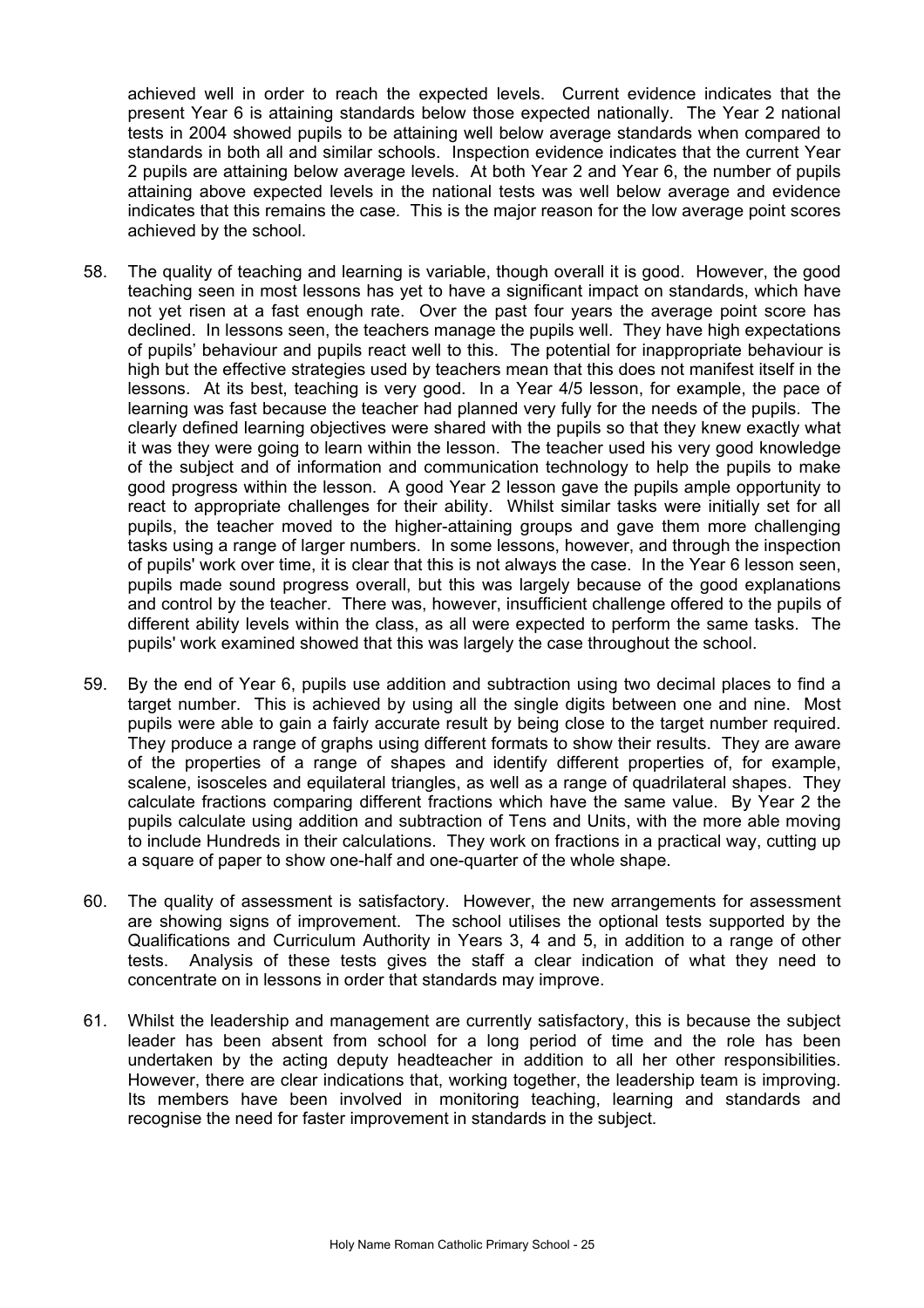## **Mathematics across the curriculum**

62. Mathematics is used satisfactorily throughout the curriculum. In science pupils record results from their tests using a range of different graphs and charts. They record their point scores using information and communication technology and calculate averages from the class. Pupils in Year 2, for example, use their measuring skills in design and technology when they measure wood to make models of vehicles.

## **SCIENCE**

Provision in science is **good**.

## **Main strengths and weaknesses**

- Pupils enjoy the subject and benefit from the teachers' practical approach.
- Pupils' below average language skills inhibits faster progress.
- Too many worksheets are used.
- Information and communication technology is not used enough.
- The subject is well led.

## **Commentary**

- 63. Standards are broadly in line with national expectations in Year 2, and below the national average in Year 6. This represents good achievement from pupils' starting points when they joined the school with well below average attainment levels. Pupils enjoy science lessons, and boys and girls achieve similarly. In Year 2, standards have improved since the last inspection, and in Year 6, standards have been maintained. In 2004, a significant proportion of pupils in Year 2 gained a higher than average result in the teachers' assessment of their work. From scrutiny of pupils' earlier work and teachers' plans, it s clear that pupils are taught the full range of scientific aspects outlined in the National Curriculum.
- 64. Throughout the school, pupils' below average skills in language inhibit their progress. This demands a great deal of teachers' attention, as pupils are sometimes keen to share what they have been doing but are unable to express themselves clearly. In the lessons seen, teachers had to repeat and review specific vocabulary regularly to ensure that all pupils understood scientific terms. Pupils with special educational needs and those who speak English as an additional language benefit particularly from this emphasis on language.
- 65. The quality of teaching and learning is good overall. Teachers have good subject knowledge and they regularly provide opportunities for pupils to do investigative work. Teachers' planning is well structured and groups are organised effectively so that pupils have a variety of interesting experiences that reinforce their learning. Pupils are encouraged to make predictions and draw conclusions from their observations. They record the results of investigations systematically, but too many worksheets are used for this purpose, especially in Years 3 to 6, and pupils do not have enough opportunities to organise their findings independently and develop their writing skills.
- 66. Evidence from lessons and from pupils' past work shows that there is an appropriate focus on, and that pupils understand the need for, fair testing. Pupils in Years 1 and 2 undertake a good range of experimental work. In Year 1, pupils could be more involved in setting up the necessary equipment for their investigations. In Year 2, very good teaching inspired pupils to try out ideas without fear of criticism. Pupils worked together well in small groups and expressed elation when they managed to make simple switches turn buzzers on and off. In Years 3 to 6, pupils become more independent as they set up and clear away equipment. They discuss their tasks and most pupils are keen to share their ideas and set out plans to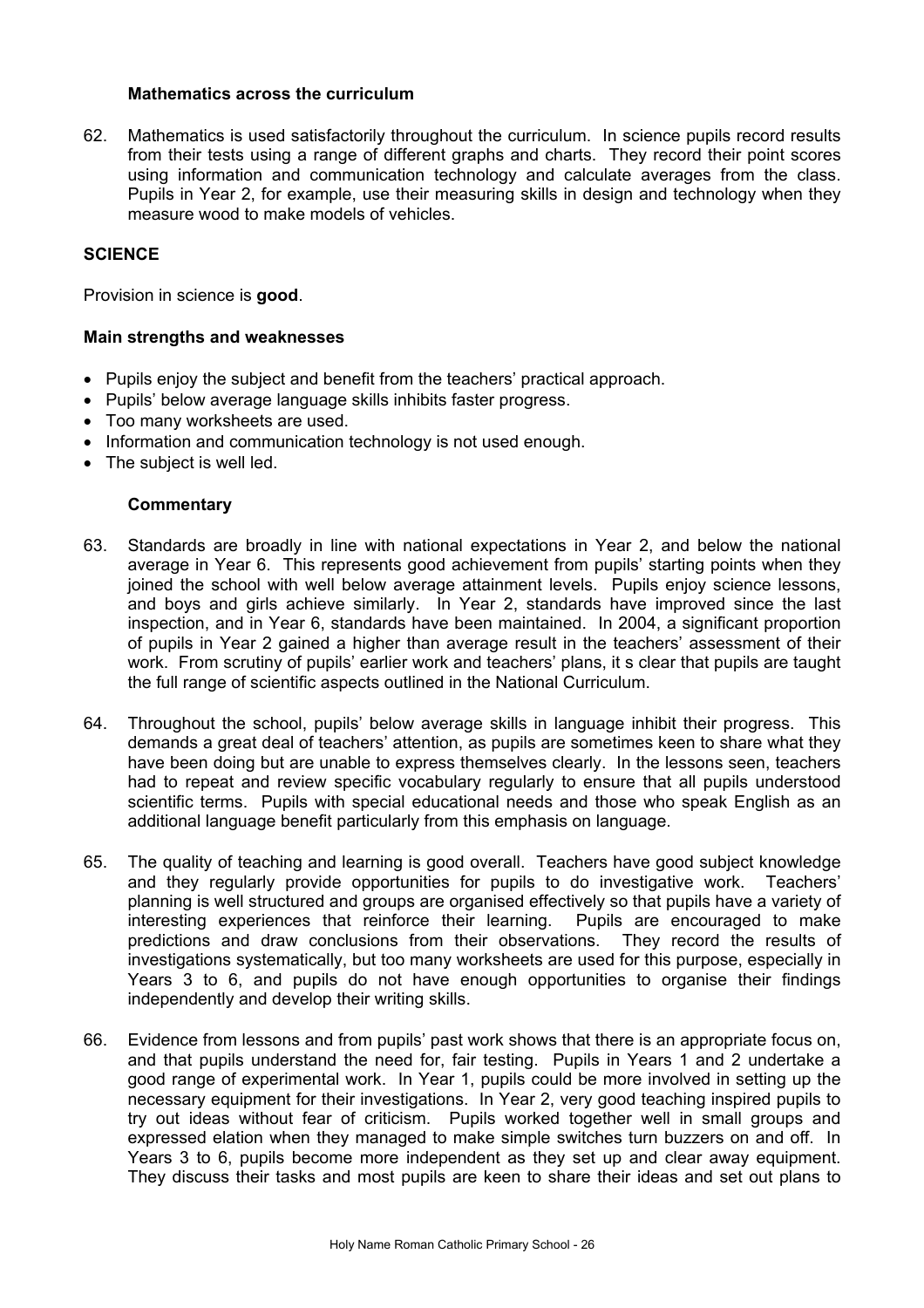guide their work. Pupils with special educational needs are supported well so that they participate fully and are able to record what they have done.

- 67. The subject contributes well to pupils' personal and social development. Healthy eating, regular exercise and the proper use of medicines are promoted, and collaborative work helps pupils to gain social skills. As part of their learning in science, pupils gain respect for life and for the environment. Pupils are encouraged to be "young scientists". Relevance was at the heart of the pupils' learning in all the lessons seen, and teachers provided well for this. Pupils behave well in lessons and are self-disciplined and co-operative because they become totally involved in what they are doing. The use of information and communication technology in science is limited; this is an area for development.
- 68. Teachers' marking of work picks up well on pupils' ideas and extends their learning. There are good procedures for analysing pupils' performance in national and school tests. These analyses enable teachers to adapt the curriculum in order to overcome weaknesses identified in pupils' knowledge and understanding. For example, teachers now regularly display appropriate vocabulary that is to be used during lessons.
- 69. The co-ordinator is enthusiastic and knowledgeable, and she guides staff well in her drive to raise standards. Resources are good and they are well organised and stored so that staff can prepare lessons effectively. Good use is made of the school grounds and of local sites for investigative work.

## **INFORMATION AND COMMUNICATION TECHNOLOGY**

Provision in information and communication technology is **good**.

## **Main strengths and weaknesses**

- Most pupils attain average standards and achieve well.
- Teaching is good and includes many planned opportunities for pupils to work together and develop social skills.
- Clear leadership has helped to ensure good improvement since the previous inspection.

#### **Commentary**

- 70. Standards are broadly in line with what is expected by Years 2 and 6. This is similar to the findings of the previous inspection. By the end of Year 2 most pupils can control a "mouse" satisfactorily to make something happen on the computer. Most know terms such as "enter", "space bar" and "shift key". Pupils log on and off, access software and use drop down menus to select the tools they require for their work. In an activity developed from their literacy lesson pupils used a shape-making tool to produce templates of speech bubbles. Most selected the shape and added the text confidently.
- 71. Most pupils achieve well, make good progress and, by Year 6, know how to enter data on to a spreadsheet, write instructions to control the movement of an object, construct and transmit an e-mail and change the layout of text and images. Some pupils recognise how these skills could be used to help them to design the page of a newspaper. In a lesson for the Year 5/6 class, most pupils achieved well as they improved their multi-media presentation by inserting video clips and sound. The pupils were eager use the techniques available in the software. Higher-attaining pupils became skilful in matching the sounds to the images in order to maximise the impact.
- 72. The proportion of good teaching has improved since the previous inspection. This inspection confirmed that teachers are confident and plan interesting activities that pupils enjoy. Most pupils achieve well because teachers provide good explanations, clear instructions and regular support in order to meet pupils' individual needs. In a lesson for pupils in the Years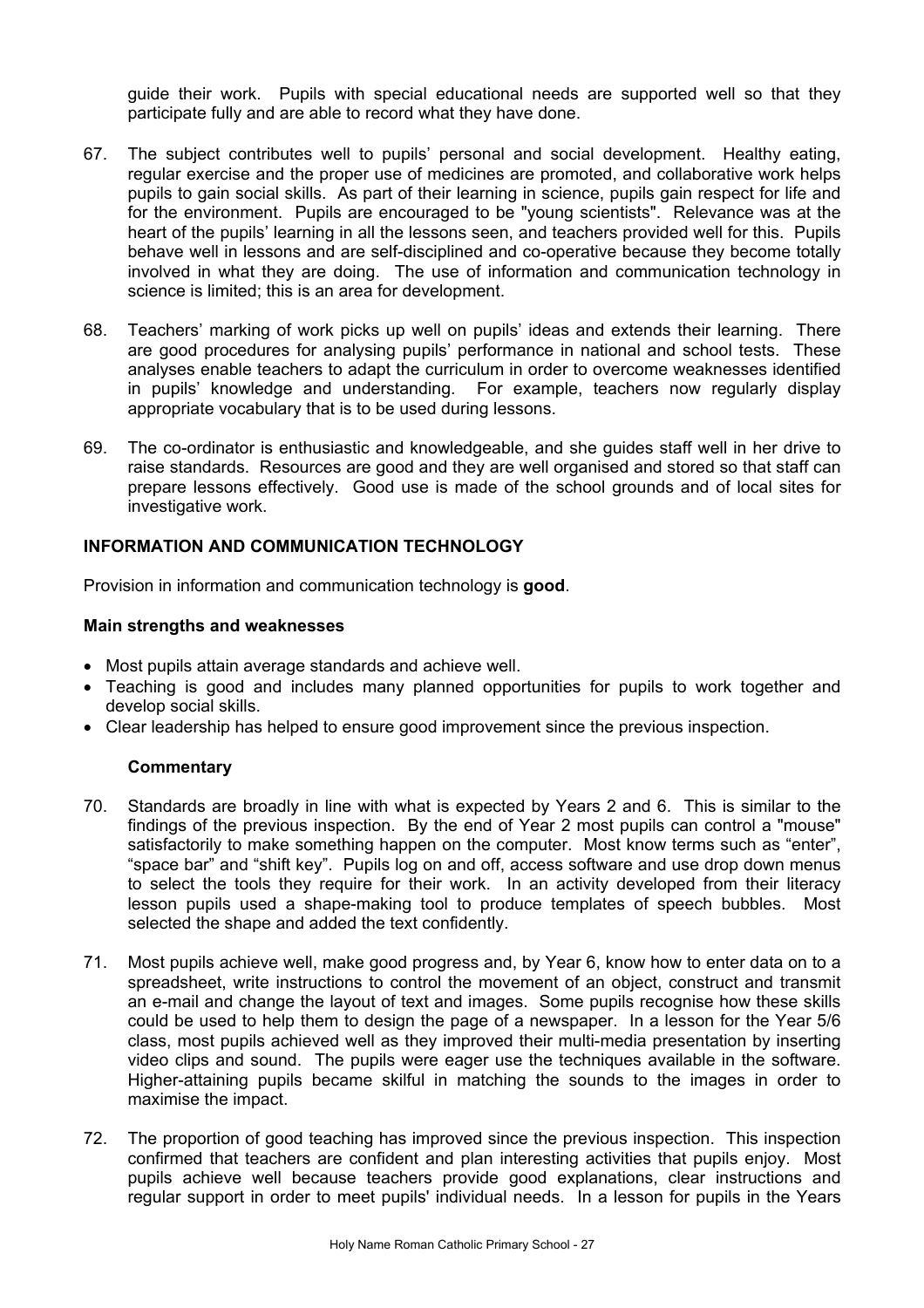4/5 class, the teacher emphasised the terms "desktop" and "cell" during the demonstration of spreadsheets. The pupils listened carefully because the teacher made the topic, about the cost of family milk bills, interesting and engaging.

- 73. There are regular opportunities for pupils to work with a partner, thus developing their social skills. These help to develop pupils' speaking and listening skills and their ability to learn collaboratively. Pupils willingly offer ideas to each other, such as when a Year 6 higherattaining pupil helped another by remarking, "I can see what you are doing. Try this instead!"
- 74. The subject leader's positive impact in relation to information and communication technology provision continues and since the previous inspection there have been improvements to the school network, "Internet" access and resources, including a digital camera and additional software, especially for teaching about control. All pupils between Years 3 and 6 now have a school e-mail address. In successfully implementing the action plan for the subject, orders have been placed for the introduction of interactive whiteboards so that teaching and learning can be further enhanced.

## **Information and communication technology across the curriculum**

75. Information and communication technology is used well to support learning in other subjects. In mathematics lessons, for example, the pupils record data and create graphs and tables. In English the pupils are encouraged to use the computer to write and edit their work. In Year 2 the pupils used the programmable robot to help learning about directions and angles in their mathematics lessons.

## **HUMANITIES**

- 76. It was not possible to make secure judgements on the teaching and learning in geography and history as timetable restrictions meant that it was not possible to observe enough lessons on which to base them.
- 77. In **geography** no lessons were observed during the inspection. With no recent or current teaching of geography it is not possible to make secure judgments about teaching, learning, standards or pupils' achievement. Medium-term planning shows pupils are taught geography and history through topics between Years 1 and 6. These satisfactorily reflect national guidance on the content to be taught. The French lessons for pupils in the Year 4/5 class provide additional opportunities for learning about a contrasting European country. Pupils' history books show they have learned about the location of countries such as Egypt. School visits, such as to the foreshore of the River Humber near the Humber Bridge, are used well to provide valuable first-hand experiences of the geography of the local area. By contrast, the recent Tsunami appeal was used appropriately to teach pupils about the scale of the Indian Ocean and the location of the countries affected by the wave.
- 78. In **history**, displays and samples of pupils' work show that standards are in line with national expectations in Years 2 and 6 and pupils achieve well throughout the school. Standards in Year 2 are similar to those reported at the last inspection. In Year 6, where pupils' language skills are weak, standards are not as high as they were at the time of the last inspection. No judgement is given for teaching because no lessons were seen. The enthusiasm of the coordinator is reflected in lively activities planned by teachers and in pupils' enjoyment of history. Pupils develop a good level of skills for historical enquiry. In Year 2, pupils already know that they can find out about the past from letters and reports. For example, they explored what it was like in the Crimean War by looking at letters from soldiers to their mothers. As they learn about the Tudors, pupils in Years 4 and 5 link their work well with design and technology as they made beautifully decorated purses. Throughout the school, the presentation of written work of pupils of average and below average ability is of variable quality. There is some overuse of worksheets, and this hampers opportunities for pupils to extend their writing skills. More able pupils complete interesting and well-written pieces of work as when, for example, pupils in Year 6 wrote about life in Ancient Egypt. Much of the written work is derived from independent research. Visits to places of interest enable pupils to gain a deeper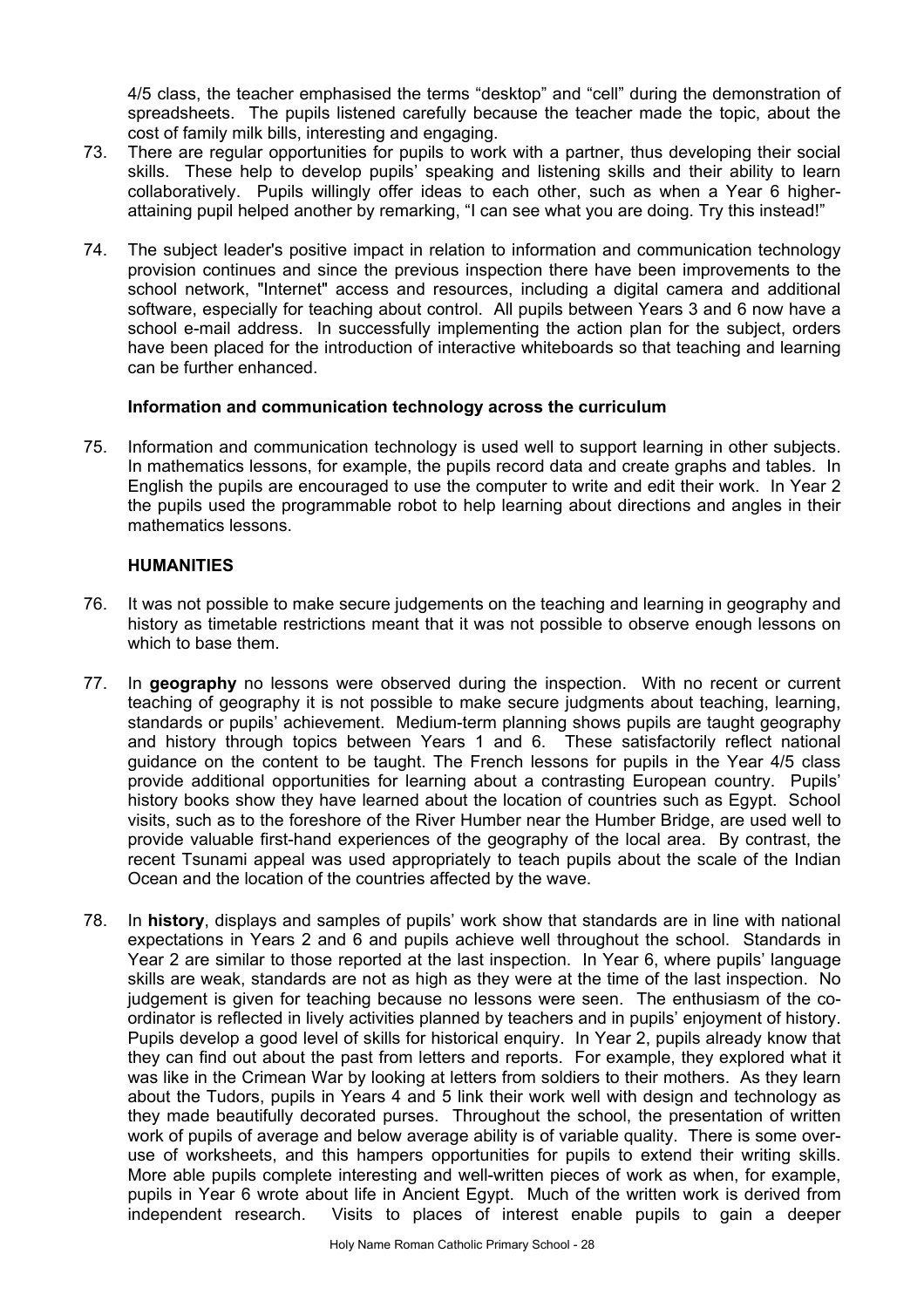understanding of local history. The varied and motivating activities, pupils' high level of interest and the resulting displays of work indicate that provision is good. **CREATIVE, AESTHETIC, PRACTICAL AND PHYSICAL SUBJECTS** 

- 79. Due to timetable restrictions it was only possible to see a few lessons in art and design, design and technology and music and, therefore, no secure judgements can be made on the quality of teaching and learning in these subjects. Judgements made on standards and leadership are based on scrutiny of work and displays and discussions with the subject leaders.
- 80. In **art and design** it was only possible to see one lesson taught in the subject and, as a result, it is not possible to make a secure judgement on the quality of teaching and learning. However, from the observation of pupils' work throughout the school, it is clear that they achieve well and that standards overall are better than those expected nationally. This is largely because the subject is led and managed well by the acting deputy headteacher. There is a clear progression in learning throughout the school, with pupils building on previous skills learned. Pupils' work is displayed very well throughout the school, showing the value that the teachers put on the work. This, in turn, encourages pupils to take care over their work and present it as well as they can. By the end of Year 2 pupils have experience of using a range of media. In the Year 2 class, for example, they have looked at the designs of William Morris and used pastels and paint to produce their own designs based on the topic "Mother Nature - Designer". This helps with the pupils' spiritual development. By Year 6 pupils have produced cross-stitch patterns and have used chalk and pastels to produce good pictures of candles, showing the glow from the lights well. Throughout the school there is a good selection of high quality art work. Displayed in the hall, for example, are the pupils' outstanding, large-scale pictures in the style of Van Gogh and Clarice Cliff. In the corridors is displayed the pupils' good work based on Aboriginal art.
- 81. In **design and technology**, no judgement is given on teaching, as no lessons were seen, but the good quality of pupils' work suggests that they have benefited from good provision and well-organised tasks that have helped them gain skills systematically and well. The interesting range of activities provides pupils with opportunities to experiment with a wide range of materials. The range and quality of displays and samples of pupils' work from each year group indicate that pupils achieve well and standards are above those expected. Standards have improved since the previous inspection. There is good attention to planning and evaluation, so that pupils become aware of the complete process of producing items. The subject is led well by the enthusiastic co-ordinator. Literacy and numeracy are used appropriately, and information and communication technology is developed effectively; for example, pupils in Year 6 designed multi-media presentations on the safe use of tools in design and technology. The co-ordinator monitors pupils' progress and keeps a close eye on the work done in lessons. This ensures that staff have the support they need to teach all aspects of the subject and that appropriate materials are available.
- 82. In **music** it was not possible to see any lessons being taught during the inspection and, therefore, no judgements can be made on the quality of teaching and learning. From the limited evidence available, it would appear that standards are at levels expected nationally. Pupils sing tunefully in assemblies and are enthusiastic towards their singing. The school provides a range of music tuition through the local education authority's music service. These include violins and a steel band. The subject leader, though not a music specialist, leads satisfactorily. She recognises the limitations within the subject, but has worked hard to provide as many opportunities as possible for the pupils. The school uses a commercial scheme of work and utilises a good range of compact discs to give the pupils chances to listen to a wide variety of musical styles.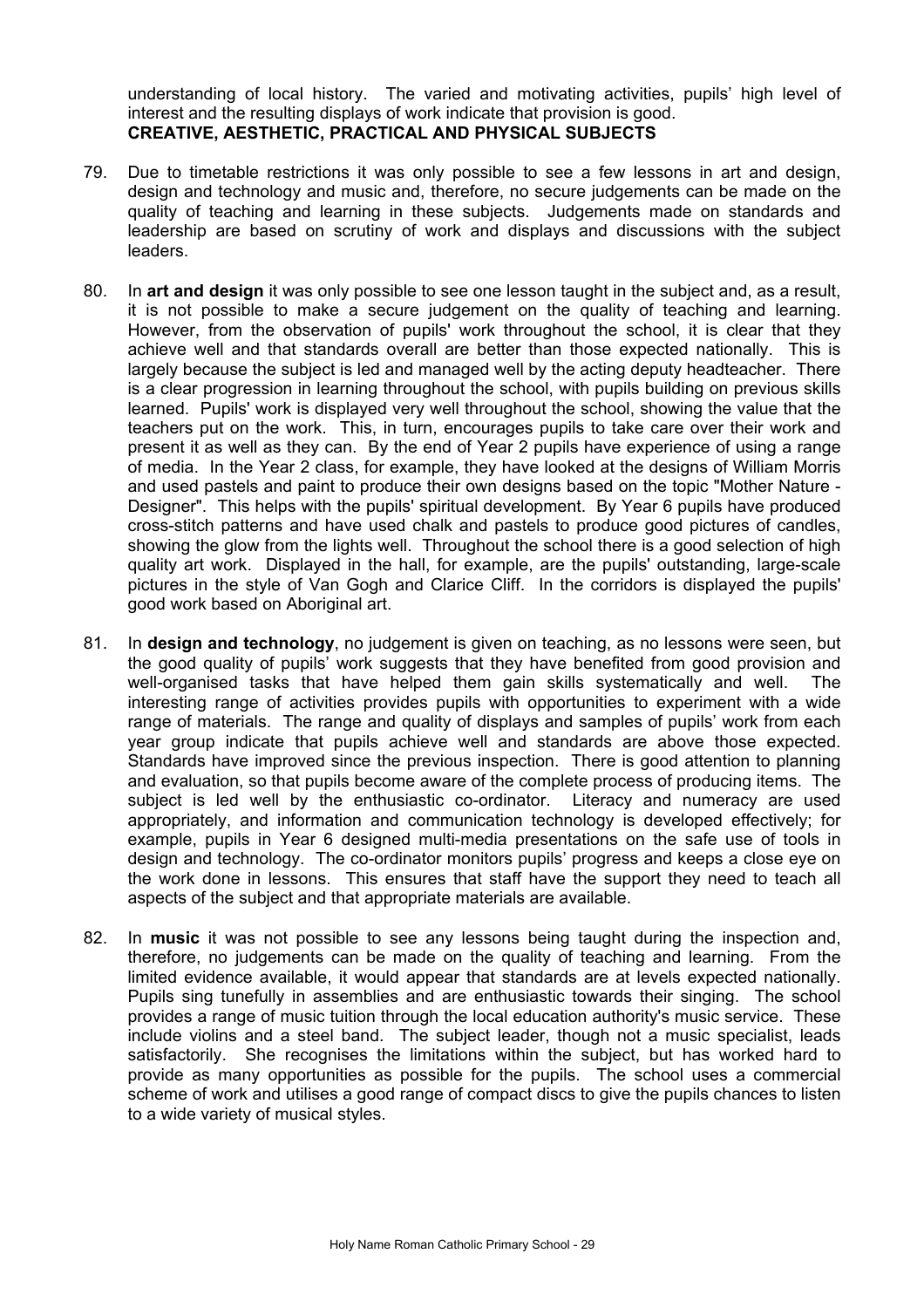## **Physical education**

Provision in physical education is **satisfactory.** 

## **Main strengths and weaknesses**

- Standards in Year 2 are above those expected nationally.
- Though teaching is satisfactory overall, it is good in Year 2.
- In some lessons the pupils are too noisy.

## **Commentary**

- 83. By the end of Year 6 most pupils work at an appropriate level for their age. This indicates satisfactory progress since the previous inspection. Pupils know the value of warming up their bodies before exercise and do this enthusiastically. They work well in pairs when, for example, they formulate a series of movements using symmetrical and asymmetrical balances. They take care to ensure that they make good shapes and linking movements during the sequences. In Year 2 the pupils move well, using space in the hall well during a dance lesson. They act as animals, moving about the hall lightly and giving good impressions of the ways in which different animals move. The lesson was one of a series based on "Slinki Malinky". In all three lessons observed, there was an element of noise above what is normally acceptable. This led to the teachers taking some teaching time in controlling the behaviour of pupils.
- 84. The quality of teaching and learning is satisfactory overall. Of the three lessons seen, two were satisfactory and one, for pupils in Year 2, was good. Where the teaching was good, the teacher had planned a good range of activities to build on previous learning and develop dance skills. She made good use of her voice to create atmosphere and encouraged the pupils to use all the space available to them. The pupils were encouraged to be critical of each other's performance, but only in a positive way. Where the quality of teaching was satisfactory, the pace of the lesson often slowed because of the need to maintain discipline within the classes.
- 85. The subject is led well, though the leader is at an early stage of developing the subject. The scheme of work has been reviewed and re-written and is formulated so that all elements of the physical education curriculum are covered at different times of the year. In addition to the lessons in class, the subject is used well beyond the normal school day. Each term there is a different activity arranged for the pupils for after-school clubs. These activities include dance, football, rugby and athletics. The school takes part in sporting activities with other schools in the area, notably linked to St Mary's College, the secondary school to which most pupils transfer at the end of Year 6.

#### **PERSONAL, SOCIAL AND HEALTH EDUCATION**

86. Although the school provides for each class to have a discrete lesson for **personal, social and health education** each week, it was only possible to see one such lesson during the inspection week and, therefore, no judgements can be made on the quality of teaching and learning overall. However, from discussion with the acting headteacher, the results of the parents' questionnaire and observations throughout the inspection, it is clear that the school provides well for the pupils' personal, social and health education. This is based on the good levels of care inherent in the school, which are extended to ensure that this area of pupils' learning is well covered. In the weekly lessons staff plan to deal well with issues relating to this aspect of their education. Additionally, the staff work hard in science, religious education and assemblies to ensure that full levels of support are given to their pupils. The school provides sex education for the older pupils, having first agreed with parents that this is appropriate for their children. A new policy for sex education has been formulated in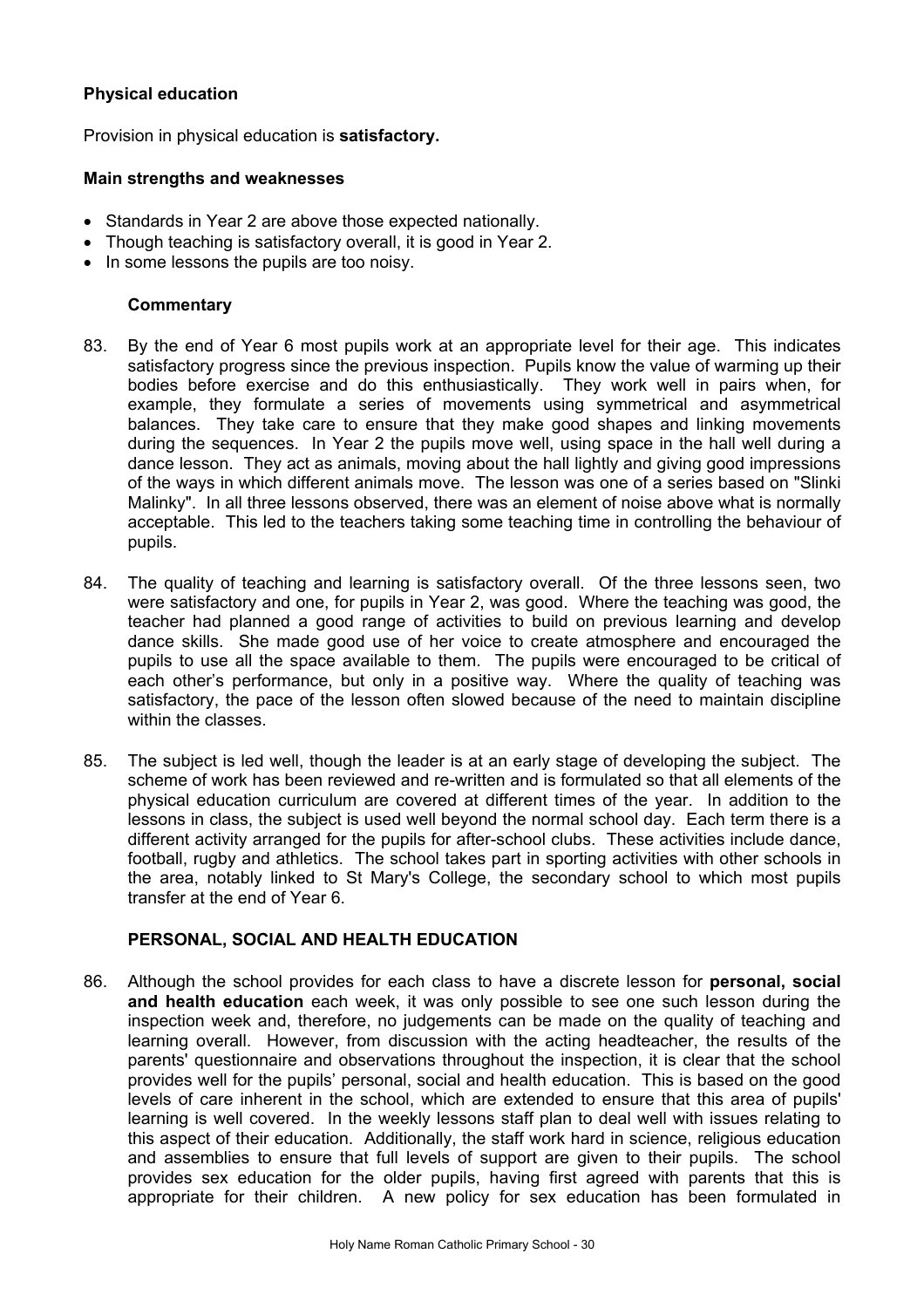conjunction with the Diocese. The sex education programme is led by the school nurse, who also works with the school to ensure that the pupils are aware of the dangers of drugs abuse.

# **PART D: SUMMARY OF THE MAIN INSPECTION JUDGEMENTS**

| <b>Inspection judgement</b>                                          | Grade          |
|----------------------------------------------------------------------|----------------|
| The overall effectiveness of the school                              | 4              |
| How inclusive the school is                                          | 4              |
| How the school's effectiveness has changed since its last inspection | 4              |
| Value for money provided by the school                               | 4              |
| <b>Overall standards achieved</b>                                    | 5              |
| Pupils' achievement                                                  | 3              |
| Pupils' attitudes, values and other personal qualities               | 3              |
| Attendance                                                           | 5              |
| <b>Attitudes</b>                                                     | 3              |
| Behaviour, including the extent of exclusions                        | 4              |
| Pupils' spiritual, moral, social and cultural development            | 3              |
| The quality of education provided by the school                      | 3              |
| The quality of teaching                                              | 3              |
| How well pupils learn                                                | 3              |
| The quality of assessment                                            | 4              |
| How well the curriculum meets pupils needs                           | 4              |
| Enrichment of the curriculum, including out-of-school activities     | 3              |
| Accommodation and resources                                          | 4              |
| Pupils' care, welfare, health and safety                             | 3              |
| Support, advice and guidance for pupils                              | 3              |
| How well the school seeks and acts on pupils' views                  | 4              |
| The effectiveness of the school's links with parents                 | 3              |
| The quality of the school's links with the community                 | 3              |
| The school's links with other schools and colleges                   | 3              |
| The leadership and management of the school                          | 4              |
| The governance of the school                                         | 3              |
| The leadership of the headteacher                                    | $\overline{4}$ |
| The leadership of other key staff                                    | 4              |
| The effectiveness of management                                      | 3              |

*Inspectors make judgements on a scale: excellent (grade 1); very good (2); good (3); satisfactory (4); unsatisfactory (5);*